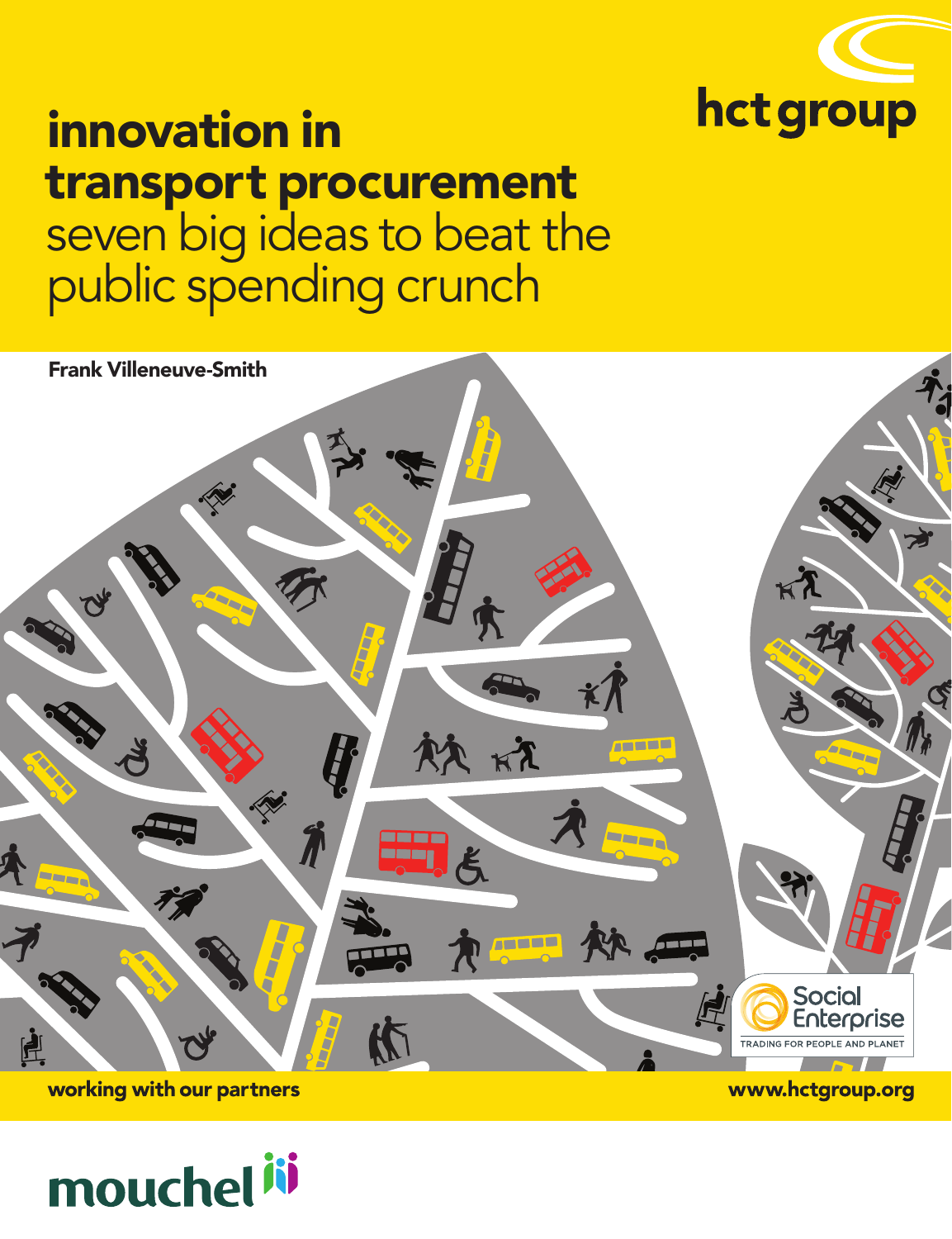

#### Published by HCT Group

HCT Group is committed to providing publications that are accessible to all. To request additional copies of this publication or a different format, please contact:

#### Frank Villeneuve-Smith

Communications Director

**HCT Group** 5th floor 88 Old Street London EC1V 9HU

tel 020 7608 8954

mobile 078 9196 0084

e-mail frankvilleneuve-smith@hctgroup.org website

www.hctgroup.org

HCT Group is a company registered in England and Wales. Company number 1747483. Registered charity number 1091318. VAT number 805311274. Our registered and main correspondence address is: Ash Grove Bus Depot, Mare Street, London E8 4RH

Copyeditor: Jenny Warner Illustration: original artwork by Society Media © 2009, adapted by Mark Hudson Design: David Shaw and associates Printer: Blackmore Ltd, Shaftesbury, Dorset Printed on Cocoon Silk – a 100% FSC recycled paper made with 100% FSC post-consumer waste, process chlorine free.

#### © HCT Group 2010. All rights reserved

You are welcome to copy this publication for internal use within your organisation. Otherwise, no part of this publication may be reproduced, stored in a retrieval system, or transmitted in any form or by any means, electronic, electrical, chemical, optical, photocopying, recording or otherwise, without prior written permission of the copyright owner.

#### Further information

For further information about the issues discussed in this publication, please contact Frank Villeneuve-Smith using the details opposite.

#### Acknowledgements

The ideas, analyses and examples in this publication were collected in a series of extended face-to-face or telephone interviews in January 2010. Contributors to this process included Dai Powell OBE and Jude Winter – chief executive and deputy chief executive of HCT Group respectively; John Mooney, director, sustainable transport at Mouchel; and Barry Connor, consultant, Community Transport Association. Without their expertise and enthusiasm, this publication would not have been possible. The author would also like to thank Steve Giles, general manager, Ayresome Industries; John Bryant, head of commissioning: community services at Torbay NHS Care Trust; Ewan Jones and Bryan Miles of the CTA; and Caroline Niklasson at Mouchel; for their advice and support during the project.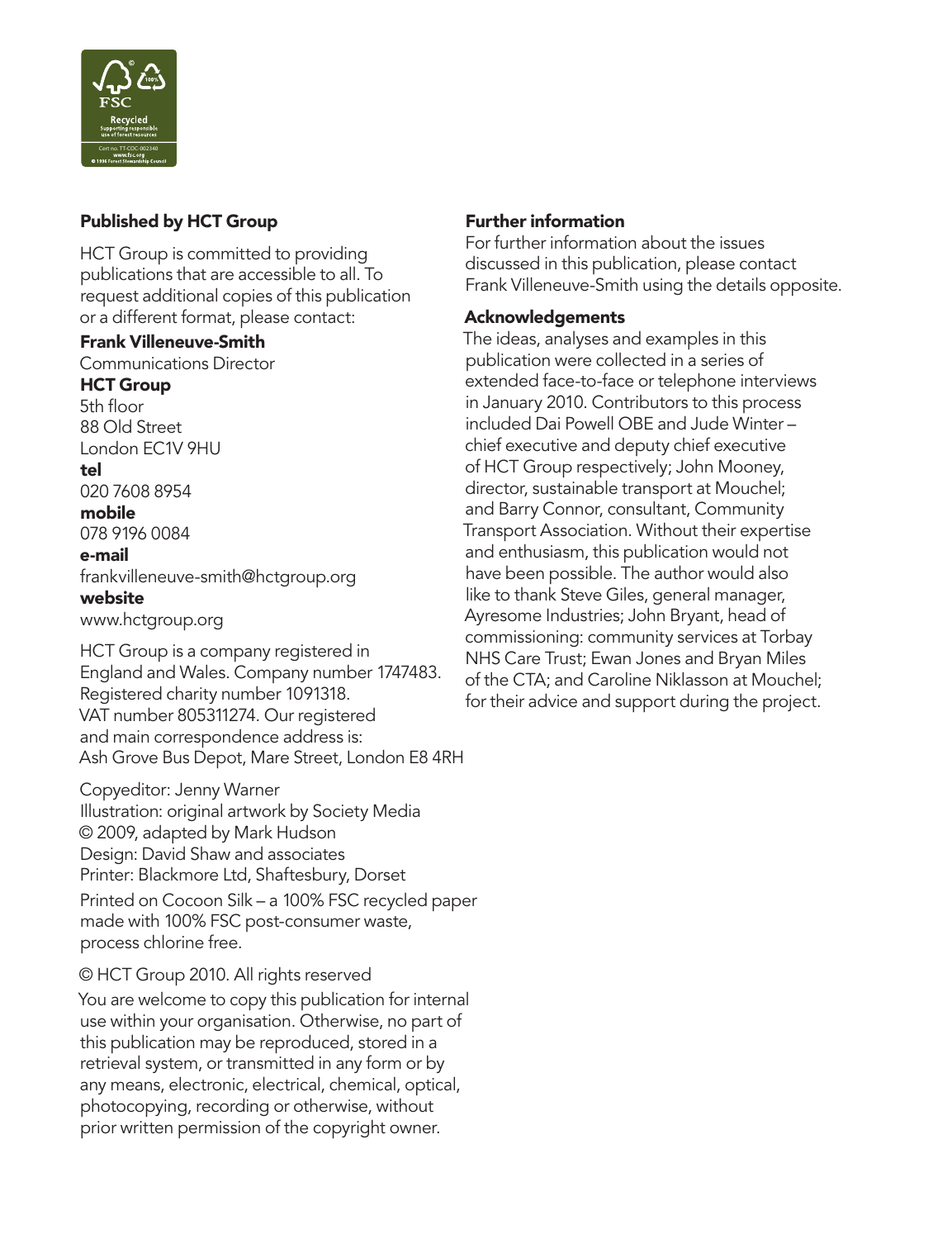### contents

#### introduction

the recession in the public sector begins in 2010

page 3

one step back and see the big picture – it's about outcomes not inputs/outputs page 4

#### two

is it time to dismantle the big machine? page 8

#### three if necessity is the mother of invention, incentives are the mother of innovation page 15

#### four

#### the bigger the conversation, the better page 20

#### five

play to your strengths page 22

six develop your local marketplace page 24

seven get more bang for your buck page 26

conclusion show me the money page 28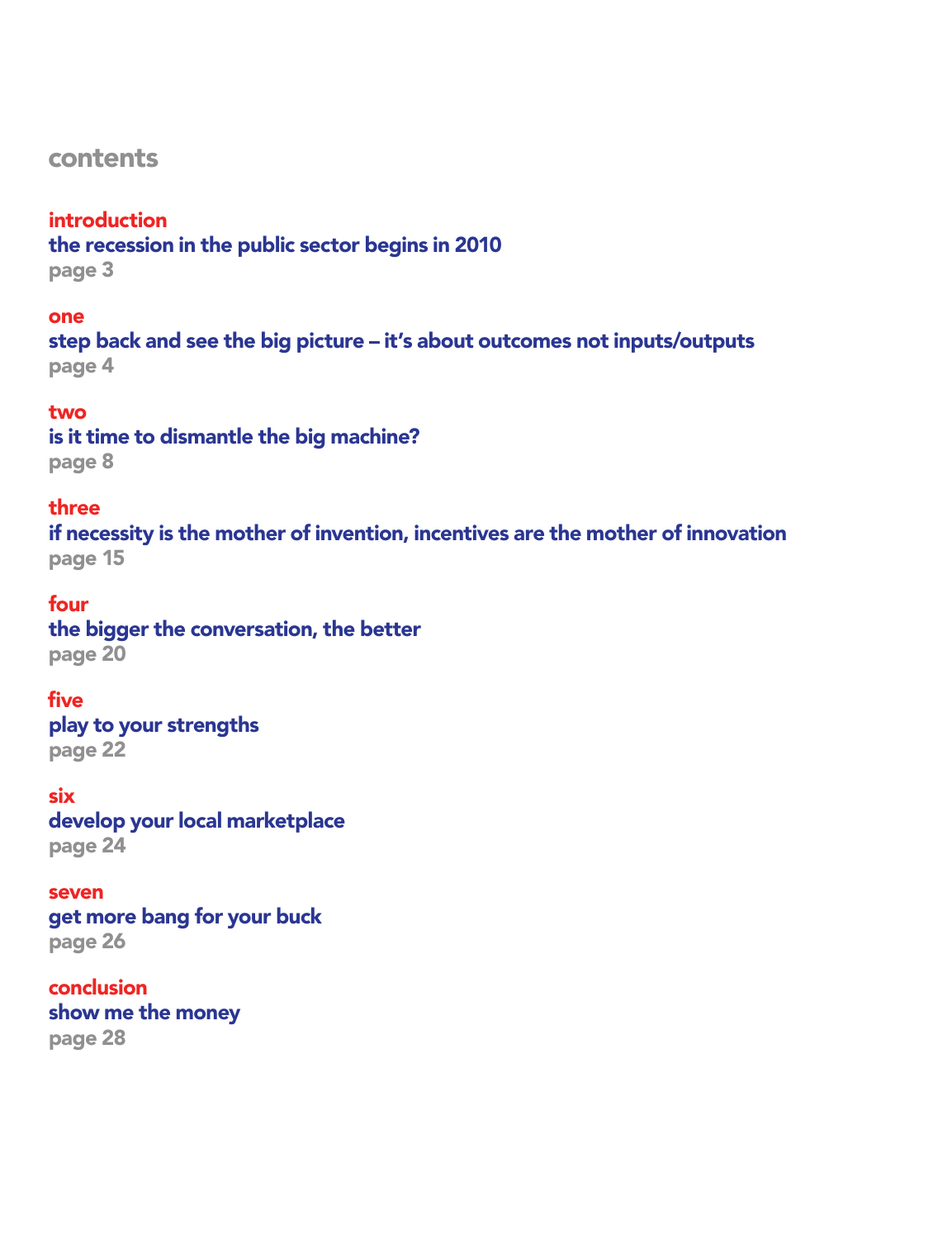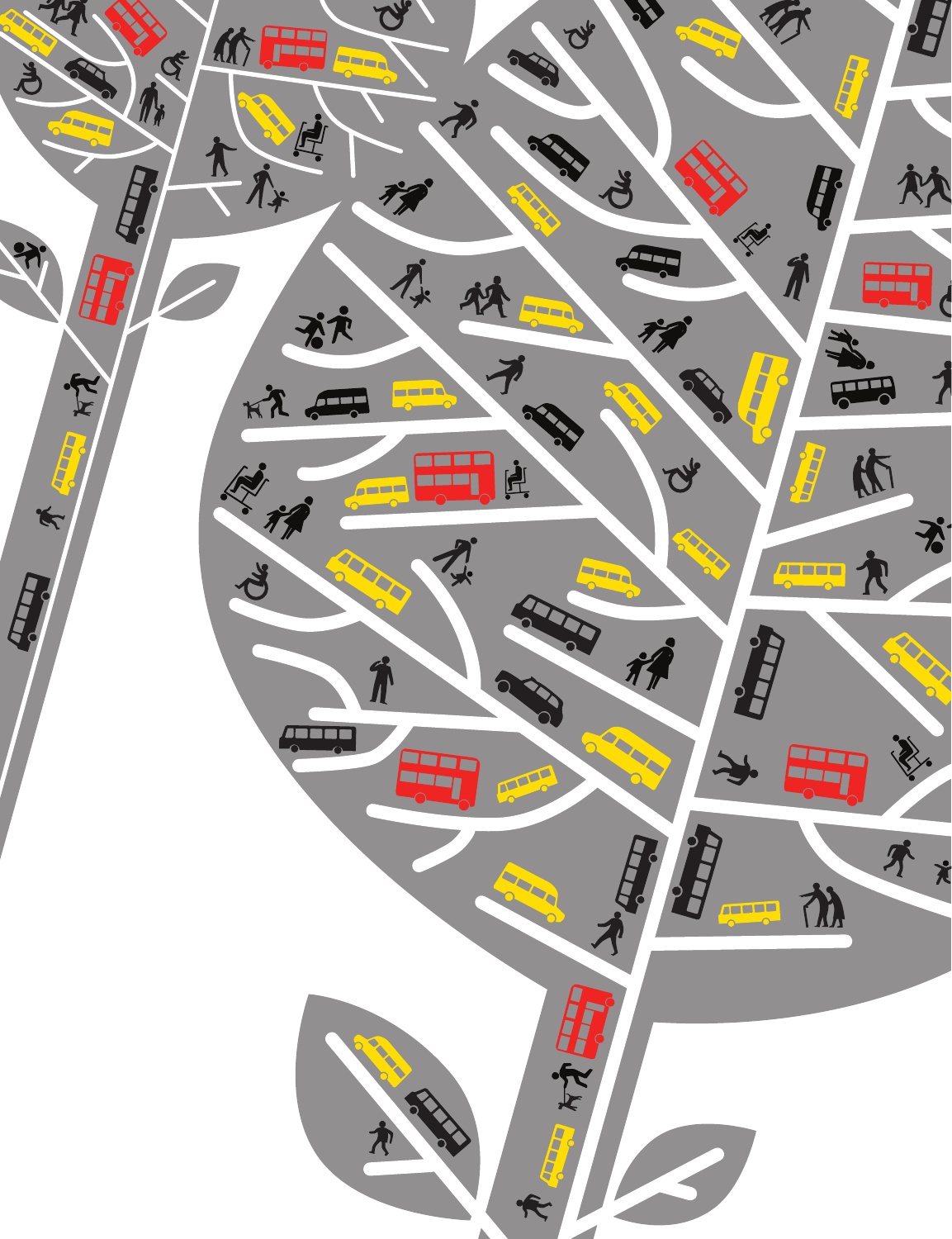### introduction the recession in the public sector begins in 2010

The rescue of the financial services industry, high unemployment and six consecutive quarters of negative gross domestic product (GDP) growth with a peak-to-trough drop in output of 6%1 have all combined to create a 'perfect storm', placing unprecedented pressure on public finances. For the first time since the late 1970s, fiscal discipline has become a central election issue and a new government of whatever stripe will seek to aggressively cut public spending. As a result, tomorrow will look very little like today.

For anyone involved in the delivery of public services – in commissioning, in procurement, in service delivery, this emerging reality will have been your concern and preoccupation for some time. The new decade will bring greater challenges for transport commissioners than ever before. The likelihood of extreme pressure on budgets, new approaches through the personalisation agenda and new priorities from government will all conspire to create dramatic change. One thing is certain: 'the same but cheaper' will not suffice.

If we want to preserve essential services and maintain the trust of our communities, innovation in service design and delivery must be the answer. More than ever before, there is a need for transport commissioners and transport providers to take the initiative, re-thinking from the ground up what they do, how they do it and why.

1 Gross domestic product preliminary estimate, 4th Quarter 2009, Office for National Statistics, 26 January 2010

This booklet aims to present those involved 3 in transport commissioning, procurement and service delivery with seven big ideas to beat the public spending crunch – a host of new options and new ways of thinking about the challenges to come. In the conclusion, we present a worked example of the sort of savings that are possible while improving the quality of service – so if you're short of time you should skip straight to the end to see what can be achieved.

The 'seven big ideas' presented here have been developed from the combined transport experience and expertise of HCT Group – a leading transport social enterprise, Mouchel – a consulting and business services group, and the Community Transport Association (CTA) – the lead UK body for voluntary and community transport. We work with colleagues in local authority transport every day and, as a consequence, we recognise the pressures that are to come; it's time that we helped by 'showing our cards' and sharing what we know.

This booklet cannot claim to be a definitive guide to innovation, or transport procurement, or to take into account the myriad local objective conditions in which transport commissioners work. Rather its aim is to deliberately challenge – to provoke debate, discussion and new thinking from its audience. If the reader can find one idea out of the seven presented here that helps them deal with the new realities, then it will have succeeded in its objective.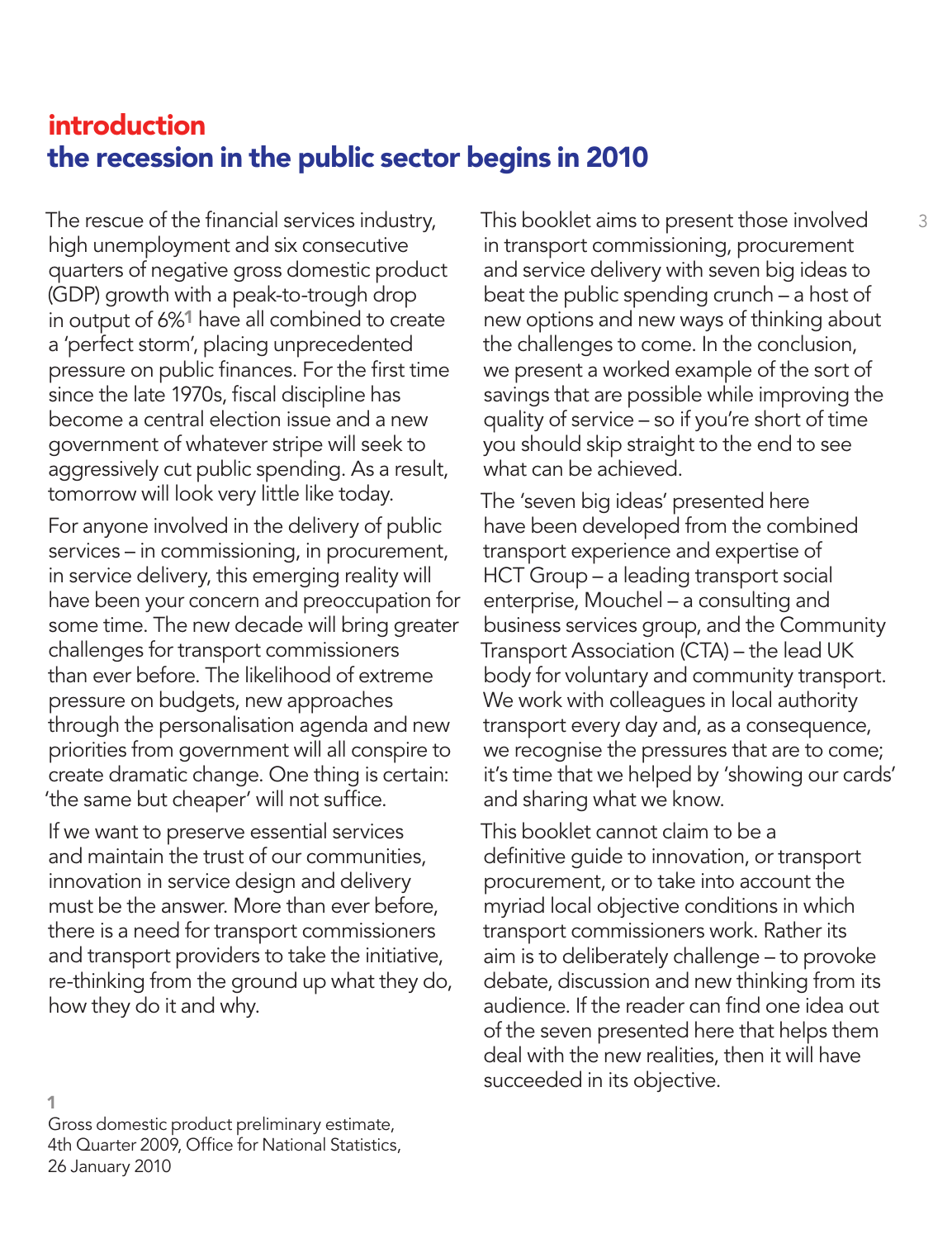### one step back and see the big picture – it's about outcomes not inputs/outputs

- 4 Frequently, transport contracts let by local The alternative model is to commission on authorities are based on a prescriptive model of inputs and outputs – a certain number of vehicles delivering a certain number of journeys along a given route. Although such an approach can incrementally reduce costs through competition, it does present transport commissioners with several challenges:
	- $\blacksquare$  It is profoundly tactical the commissioning role in public services can be visionary, helping to shape the citizen's experience of their community and their environment. Commissioners may struggle to reach for the strategic issues if their procurement model embroils them in discussions about tyre specifications.
	- Procurement on outputs locks out innovation – for most questions, there is more than one answer. Over-specifying contracts means there is no chance of being able to consider bold new approaches that might dramatically cut costs, improve services or even manage both at the same time.
	- $\blacksquare$  It can lead to a 'race to the bottom' in terms of service quality – the only dimension for your supply chain to compete on in an over-specified contract is price. After a point, this becomes counter-productive for service quality, as your supply chain does not invest in vehicles.
	- $\blacksquare$  It can be expensive and time consuming to administer – once you have procured at a high level of detail, the measuring of the outputs from inputs can be an enormous tactical task.

outcomes, not inputs and outputs. In this scenario, the transport commissioner steps back and commands the supply chain: 'This is the outcome we are after – solve the problem!'. So 'I'll have however many buses of a certain size, stopping here, here and here at these times', becomes 'I have 400 young people with special educational needs (SEN) who need to get to their school on time'.

Moving from a model of procuring outputs/inputs to a model of commissioning for outcomes provides transport commissioners with the opportunity to step back and explore four big issues.

#### We're going to have to solve the problem in another way

Transport procurement on inputs/outputs has saved local authorities plenty of money in the recent past, with the procurement cycle placing greater and greater downward pressure on costs. However, we are arguably at the end of simple savings from logical cost cutting at a time when potentially dramatic cuts in funding are just around the corner. Clearly, we are going to have to solve the problem in another way. This is where the key strength of outcome-based commissioning comes in – it allows you to reframe the question in such a way that innovation can flourish.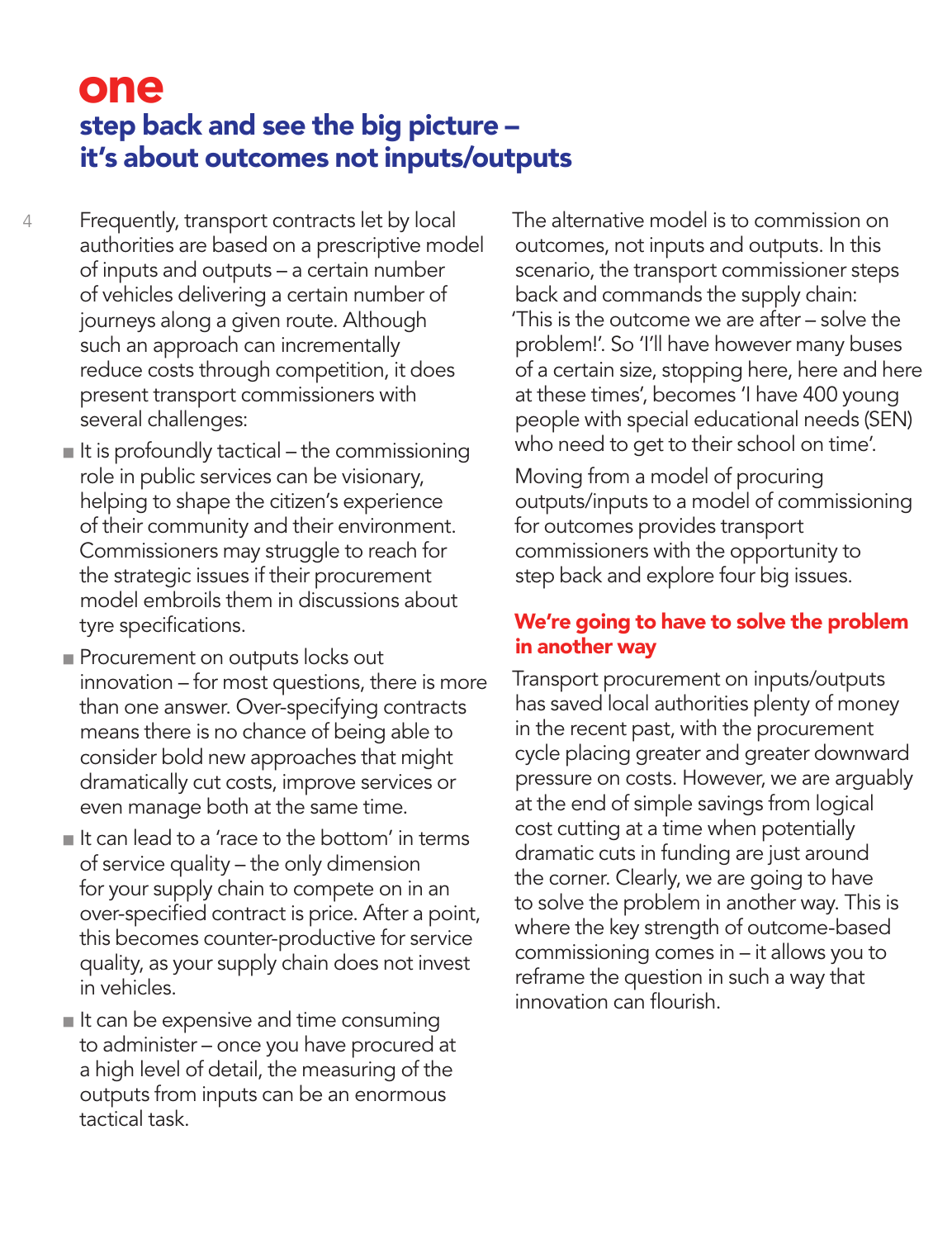#### Sometimes, we really need to ask the tough, existential questions

What are we really trying to do here? Is it our job to do this? Why do we do it this way? Says who? It is very likely indeed that these questions will shortly be asked of you, quite possibly by someone who just plain doesn't understand the critical social function that access plays in our communities. In a climate of swingeing cuts, it will probably be more effective if transport commissioners themselves take ownership of these understandably uncomfortable questions.

You may need to rethink fundamentally how you go about organising transport, approaching the challenges much more strategically. John Mooney at Mouchel points out that for any authority facing significant efficiency challenges, the bulk of savings will come from policy/commissioning changes – doing smarter things – rather than procurement – just doing things smarter – as set out in the simple diagram below.

#### Potential for savings

Source: Mouchel



#### Gaining efficiencies at Ayresome

When Middlesbrough Council were trying to make their social services transport more cost efficient and provide a better service, they decided to change the way they looked at it – seeking outcomes, not outputs. To deliver this, they teamed up with Mouchel and local social enterprise Ayresome Industries to explore what could be done.

The original set up had different departments looking after different elements of transport activity. Day care transport ran a completely different operation from a grant maintained dial-a-ride set up and so on. Each operation had a fleet, management, equipment and a supply chain, leading to duplication of activity and waste. So, for example, when a vehicle from one area needed repairs, they would hire a rental vehicle to replace it because they didn't have access to the other fleet's spare capacity. Each operation was specified on the outputs they needed and equipped to deliver the peak vehicle requirement for their particular area, even though those peak times were different.

Ayresome were successful in their proposal to take on all social services transport. This allowed the commissioners to step back one stage and see the whole challenge. By starting with what the service user wanted, Ayresome were able to take out waste and duplication and realise for the council a saving of 17% – while providing the same service standard – a saving of £170k on a £1m contract. But it doesn't end there. Ayresome and Mouchel estimate that if the Council can commission at a strategic level for all local authority transport on an outcomes basis, there are 20% total efficiencies available from changes to the logistics patterns alone.

In a final benefit to Middlesbrough, as Ayresome are a social enterprise, success on this contract supports its core work. This involves developing skills and providing real jobs in light manufacturing, construction and other areas for people in the city with a disability, health problem or material barrier to participation in the labour market.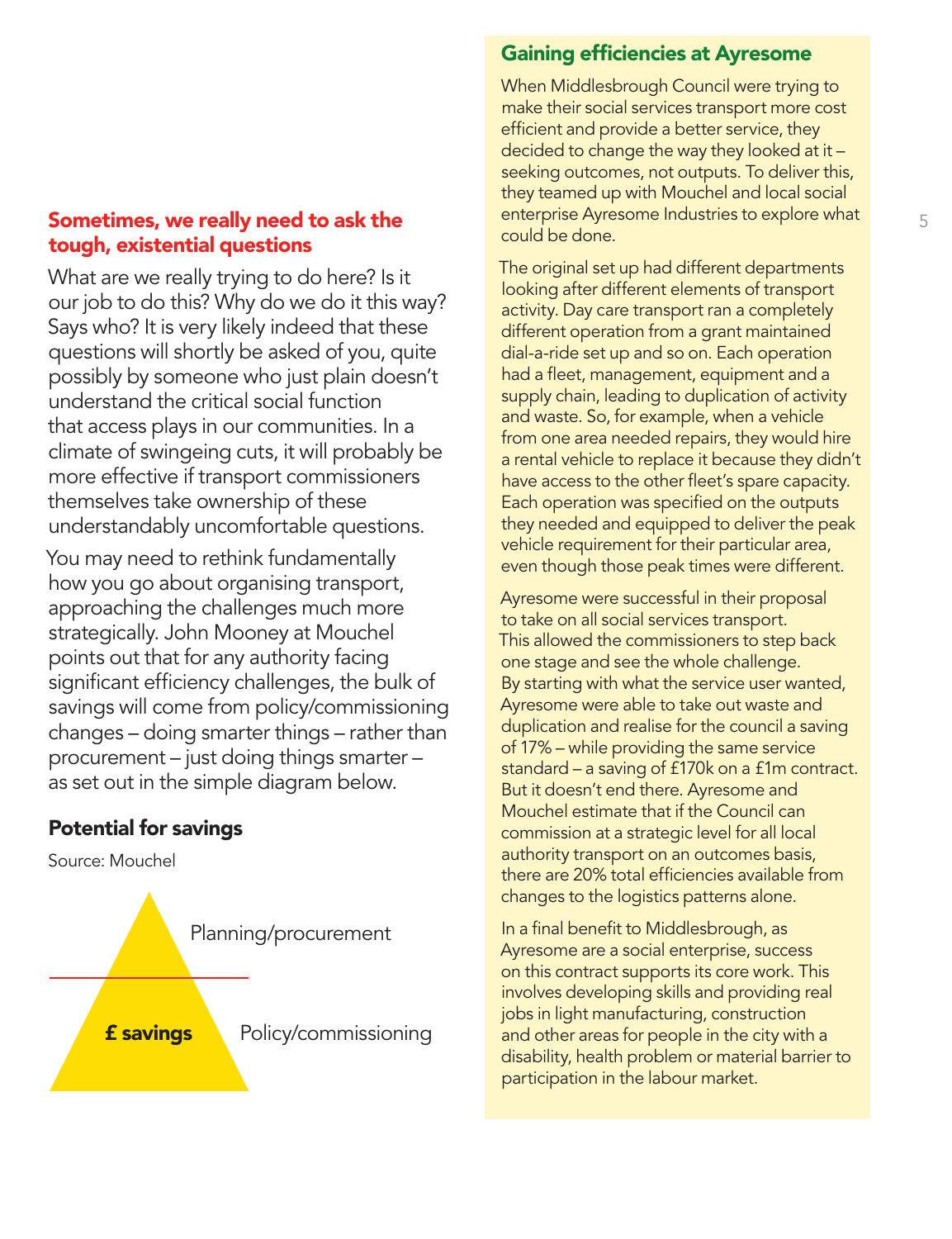#### 6 The joy of outcomes Start at the very beginning

If you can start your strategic process with no preconceptions about the role of transport in your local authority – a genuinely blank sheet of paper – then you will have the opportunity to revitalise the position of transport within it. This process should allow you to consider where transport could enable or add value to the broader strategy of the authority and how it should match the direction of national policy (for example, the personalisation agenda or Building Schools for the Future programme). What's more, the act of aligning transport with these broader priorities may help to establish internal political capital that could come in handy in months and years to come.

But it's not just about looking upwards to policy, but also outwards to service users and stakeholders – what do they value? How might that be delivered? Starting from these perspectives, it becomes possible to consider what the outcomes are that have strong with organisational, democratic and service user mandates.

A fully strategic approach based around setting out what you are really trying to achieve as opposed to what inputs you wish to see deployed – outcomes – can create the space for a broad pattern of innovation. This innovation could come from your supply chain, it could come from colleagues across the local authority, it could come from service users. All it requires is for you to accept that someone else might have a better answer – or, more likely, that by a process of dialogue you will discover a better answer together. There are three reasons why outcome based commissioning is more likely to foster innovation:

- $\blacksquare$  Change is incentivised, rather than disincentivised – if you are not prescriptive about the solution, then your supply chain has the incentive to solve the problem in an entirely novel way, with the potential for order of magnitude savings.
- $\blacksquare$  It is purposeful new ideas do not flourish internally or externally when the reasons that underpin an approach are unclear or limited to simple custom and practice.
- $\blacksquare$  It fosters dialogue and long term partnerships – rather than command and control. This means the potential for finding further innovations together increases over time.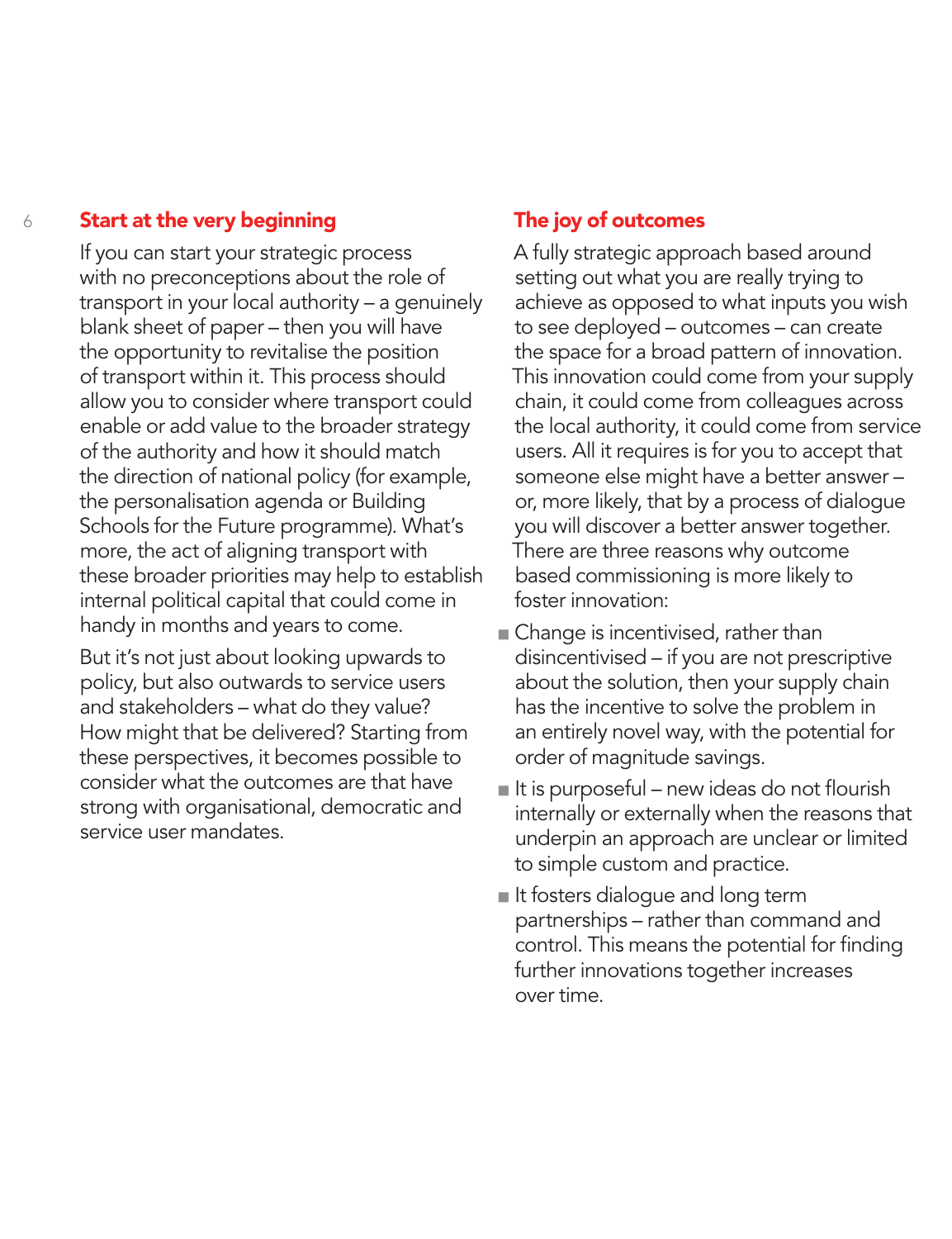#### Strategic commissioning at Torbay NHS Care Trust 7

Under pressure to do more and better for less, Torbay NHS Care Trust commenced a major modernisation programme for adult social care. The aim was to turn around how people experienced the service – and to do that, the service would have to be commissioned strategically on outcomes rather than tactically on inputs. This programme would go on to provide a step-change in both cost efficiency and service quality as it encouraged contractors to develop innovative approaches to rehabilitation and intermediate care. Whilst not a transport example, how the Trust approached this may provide you with a few practical ideas.

The Trust started from the very beginning, with a visioning exercise with people who currently used the services and other stakeholders – including the potential 'long list' of suppliers who could hear first hand what people valued in their services. The visioning exercise was no 'tick box' consultation, but the start of a process that supported the community itself to set the service specification, play a central role in the act of commissioning and oversee its eventual procurement.

As John Bryant, head of commissioning: community services at Torbay NHS Care Trust, points out:

The most courageous thing we had to do as a Trust was to let go, realising that a top-down approach would stop people telling us what they actually needed to support their independence. The successful suppliers from this process were the ones who genuinely valued a person-centred approach and could work flexibly to meet needs in new ways.

Building trust is key between the people on the frontline teams of both provider and micro-commissioner (social workers, healthcare assistants) who arrange the packages. This ability to work in a new way that allows flexibility, with the provider arranging times and care directly with the client, enables a focus on outcomes.

Because commissioning is strategic, it has ended an old model of adversarial procurement relationships and has provided a more mature, constructive set of partnerships. As a consequence, the Trust has greatly reduced its contracting and contract management costs whilst allowing innovation to flourish.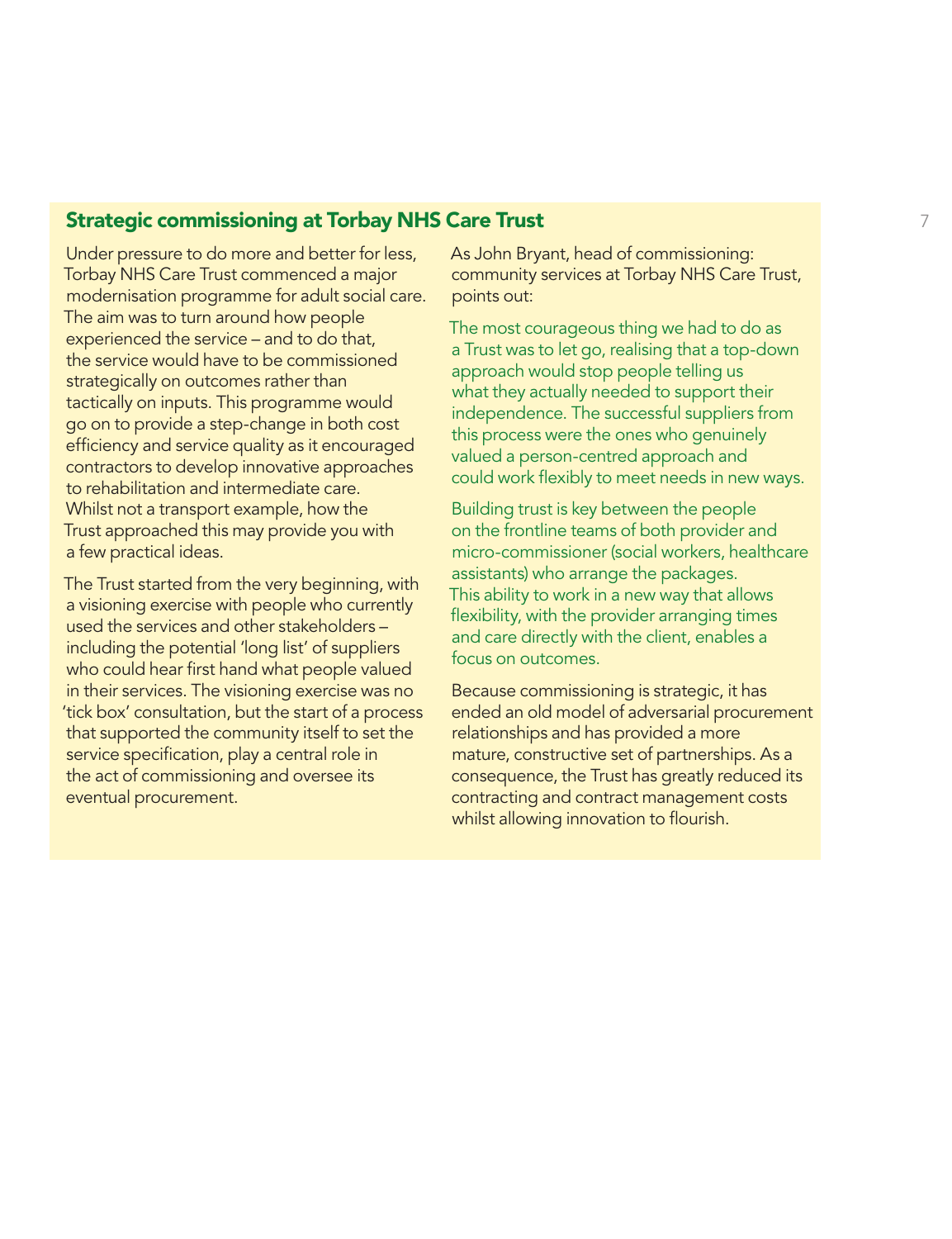### two is it time to dismantle the big machine?

#### Overheard at a recent community consultation event on personalisation

#### Facilitator

I'm here to work with you this afternoon and together, we'll find out how you would like to get to the day centre.

#### Current service user of social services transport

But I don't want to go to the day centre…

So far, so 'old news'. It is very likely you will have encountered the approach of commissioning on outcomes linked to the broader strategy of the authority before. Unleashing the innovation potential of your supply chain, your stakeholders and your service users is not a new idea. When we speak to those responsible for policy at the Department for Communities and Local Government, those within local authority senior management teams and those at the commissioning level, we hear these themes cited as established good practice.

So why the fuss? Because, for example, 'empowering all our citizens to lead as independent a life as possible for as long as possible' at the commissioning level far too frequently turns into 'This year, I'd like five minibuses that collect from here, here and here; same as last year, but a bit cheaper' at the procurement level. How did that happen?

8 **Overheard at a recent community It** would appear that the current model, with a large number of notable exceptions, has built 'a big machine of custom and practice' that re-tenders annual micro-contracts in an immersive cycle of buying and then measuring buses, timing points, and so on, but without reflection on how that actually meets the strategic direction and local need that the commissioning level sets.

> Managing change, particularly when challenging established custom and practice, is one of the hardest tasks for a leader. However, if services that meet the needs of citizens and communities are to be delivered in the face of diminishing budgets, now is the time to take on the 'big machine' of custom and practice or entrenched ways of working. If the first idea asked you to step back and see the big picture, this section sets out seven top tips for 'getting stuck in' and starting that process of change.

#### Re-ignite the dialogue between commissioning and procurement

As a first step in looking for outcomes, it will be worth investigating the process by which strategic commissioning is translated into action. If it ends up as a hyper-tactical procurement exercise, with the original intent forgotten or watered down, then it's time to strengthen the dialogue between strategy and delivery. The priorities from managing change will depend on where strategy stops and custom and practice begin, and whether the barriers arise from skills needs, information needs or a need for more robust culture change.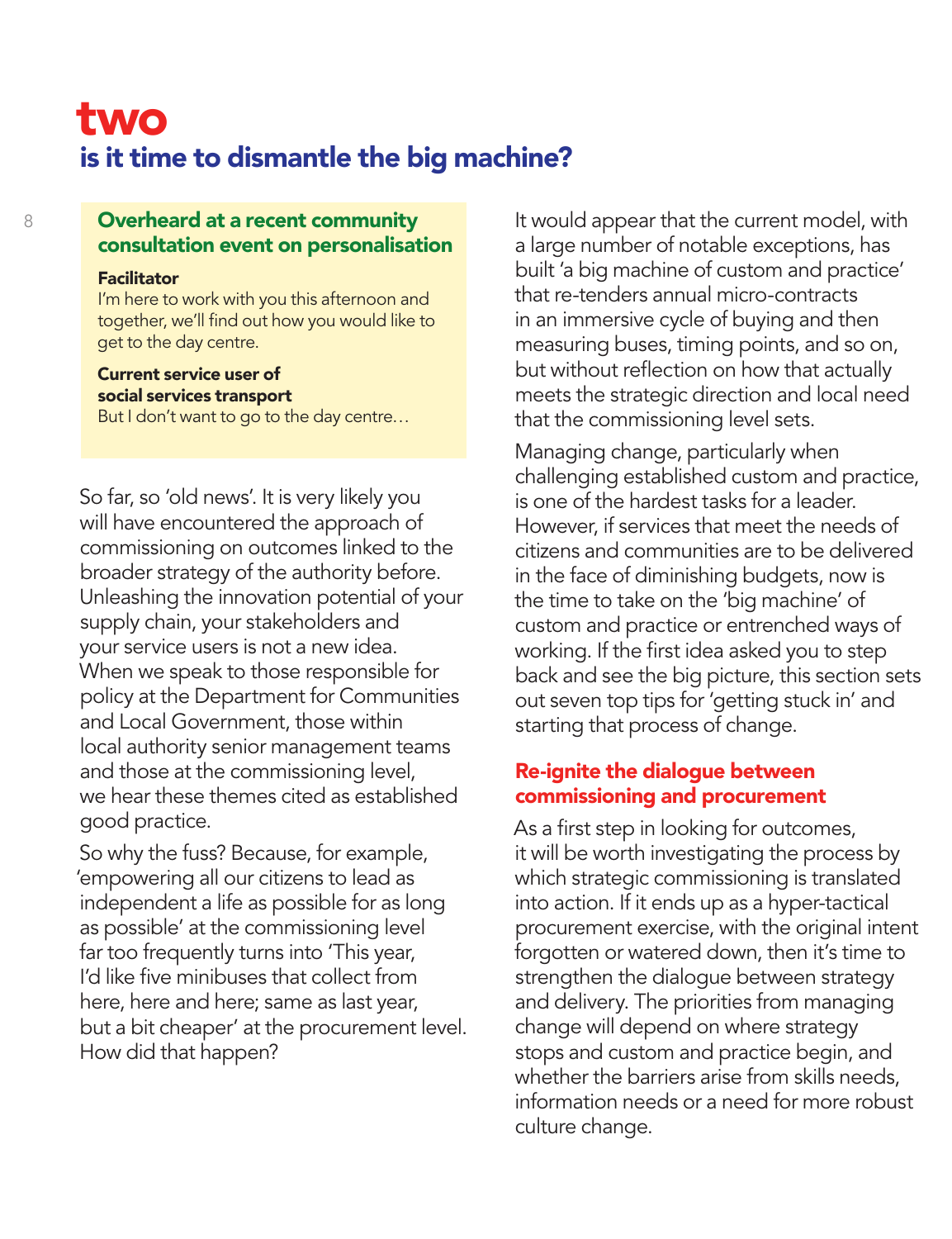#### We're sure this wasn't what you meant

We recently heard a story from a fellow transport social enterprise that held a social services contract. This contract involved collecting a number of older people from their homes, taking them to the local day centres first thing and then returning them at home time. A classic transport contract focused on tactical outputs. You can tell, because between those times a fleet of expensive vehicles, drivers and passenger assistants were sitting around and reading the paper.

As a social enterprise, they knew that they could do better for the service users, so they asked them if there was anything else they could do to be helpful. As a result of that feedback, they asked their contract manager whether they could run other errands for the service users during the downtime. The social enterprise offered to do it for the marginal cost of the fuel. This request was declined for three reasons. First, it wasn't in their contract. Second, that was the job of home help staff. Third, and most dispiriting of all – it would just raise expectations.

#### **Resist the temptations of**  $9$ micro-contracting and over-specification

The example opposite shows some of the things that can go wrong when contracts are over-specified and at a very small scale. The reason that there was space in the middle of the day is that the contract was tiny – and specific to that particular group of day centres. A larger contract that took in several different types of transport need across the council would have massively increased the asset use – reducing the total number of vehicles needed to deliver exactly the same services.

One useful tip is to measure your asset use of vehicles in your in-house fleet or your contracted-in provider and benchmark against a courier firm or mid-scale commercial transport firm. If your asset use is markedly below these, then you could ask what else those assets should be doing – and if they are being managed at an appropriate scale.

Tightly managed specifications are also a barrier rather than an accountability measure. The reason the contract manager said 'no' in the example opposite was partly because s/he had a fuel target for the contract and success was defined as keeping that low. These pennies were saved at the expense of many pounds of home care costs – for which the tactical contract manager would have received no recognition. Commissioners can therefore identify inefficiently small and micro-managed contracts, intervening in the procurement cycle to regain a link to outcomes.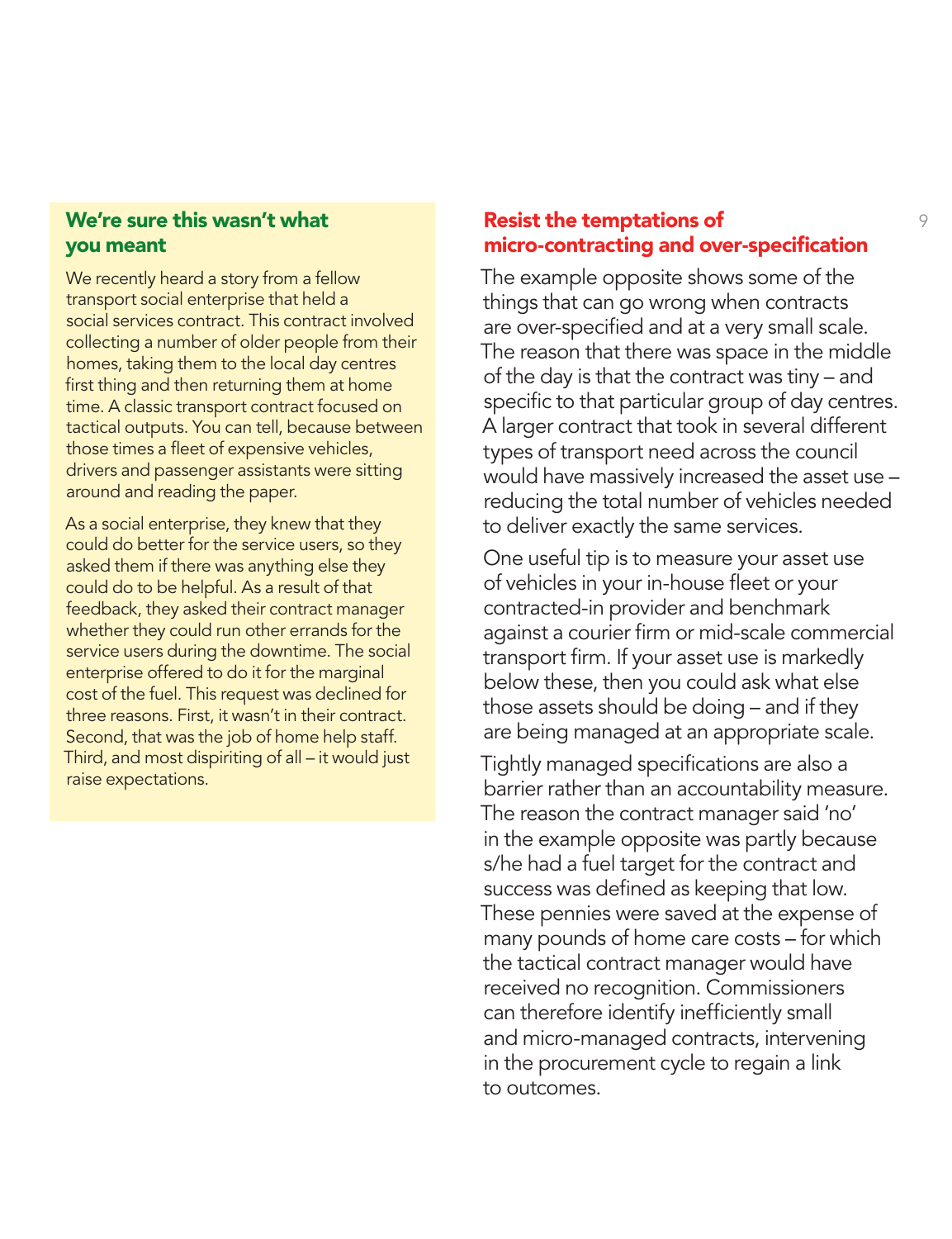#### 10 See the whole cost of contracts **10 Hang on a minute, who says it has** See the whole cost of contracts

It's easy to think about the cost of a service as its contract price. If only this were true. The process of each separate procurement exercise incurs staff and materials costs; rigidly specified contracts have extensive planning time costs and then ongoing monitoring and contract management costs. Seeing the whole cost of contracts means the commissioner thinking of a move to strategic outcomes can really understand all potential sources of saving.

Many of these costs can simply be avoided or passed onto contractors through longer term, appropriately scaled, outcome-based contracts. If you like, you can think of the ratio between your total procurement/contract management costs and the total value of your let contracts as a 'Management Efficiency Index'. If you don't already calculate this, it might be interesting to take a look. If you find that a non trivial percentage of your overall spend is on contract management/procurement, it might be time to think about solving the problem in another way.

## to be a bus?

Sometimes, the 'big machine' keeps on commissioning transport services through custom and practice, ruling out more elegant, cost effective solutions because how the need is to be met is over-specified. Conversely, the best types of transport commissioning allow scope for the answer to be 'actually, it's not a bus you're after, at least not for the whole thing'.

One common example of this is the role of travel training in SEN contracts in areas with good mainstream public transport. Very few contracts allow for and incentivise contractors to develop the independence skills of service users to the point where they are no longer dependent on expensive specialist transport services. The medium term savings in transport alone of an outcome-based contract that facilitated independent travel are material. The lifetime value in terms of possible employment outcomes, independence outcomes, health outcomes and so on are incalculable. Commissioners have the opportunity to ask the big question: 'why do we do it like that?' encouraging procurement to see the big picture and look for new ways of meeting challenges.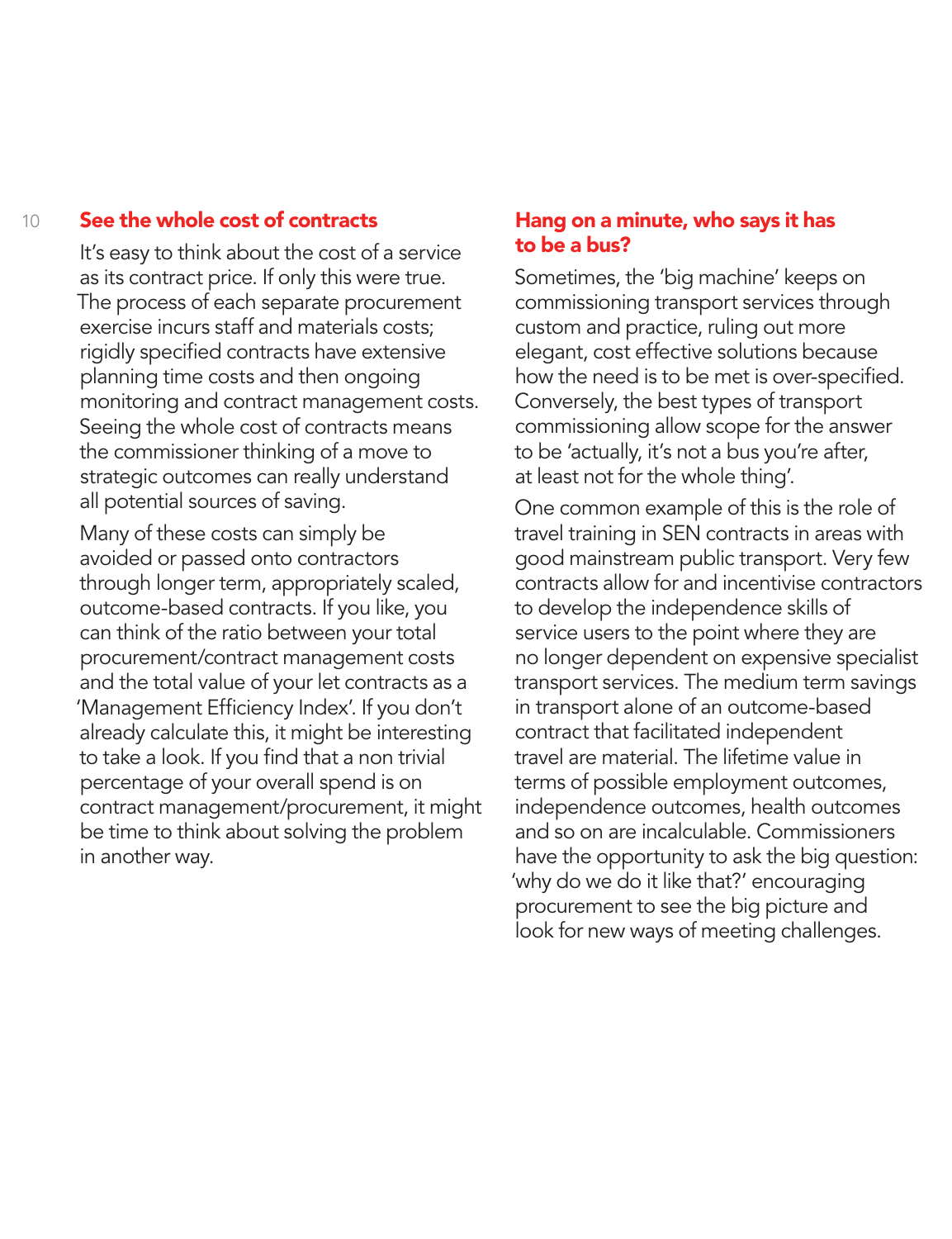#### ScootAbility instead of minibuses and taxis

In the London Borough of Camden, many people with mobility difficulties and/or disabilities used standard provision to get out and about – Dial-a-Ride, Taxicard, social services minibus transport and so on. However, people who used these services frequently found them inflexible and their frequent travel made providing services expensive.

Camden's solution was not 'more of the same' but the award-winning ScootAbility scheme, delivered by HCT Group, which lends mobility scooters and powered wheelchairs to service users keen to travel independently. It also means that people using the service don't have to pre-book numerous different types of service depending on what might be available – they can just go. This has led to an increase in satisfaction with the borough's services among these frequent users and has taken cost pressure off other services.

#### **Whose bus is it anyway?** 11

Commissioners are also best placed to guide procurement away from solutions inertia – 'If the right answer was a cheap bus this year, the right answer will be a cheap bus next year too'. Too strong a focus on transport as an end in itself can lock the service user out, leaving services designed for the convenience of the service provider. Transport as an end in itself can also remove the incentive for the contractor – why would a contractor present a more innovative solution if all that procurement cares about is the bus?

#### You can't do that! The bus will be empty!

We heard a story a few years ago where a transport provider persuaded a particular local authority to pilot travel training for the service users on a SEN contract that took 20 transition-age young people from home to school. Out of the 20 young people who received a transport service, 17 were still travelling independently 12 months later – a life-changing achievement for them and a spectacular saving for the tax-payer.

The project was deemed an abject failure by the commissioning authority – the bus was nearly empty! As this was a tactically procured service, it had become about the bus, not the service user. The transport provider, duly chastened, went back to competing on price for the set bus specifications – when in fact they had already taken out material amount of future costs to the authority for the year after at the very least.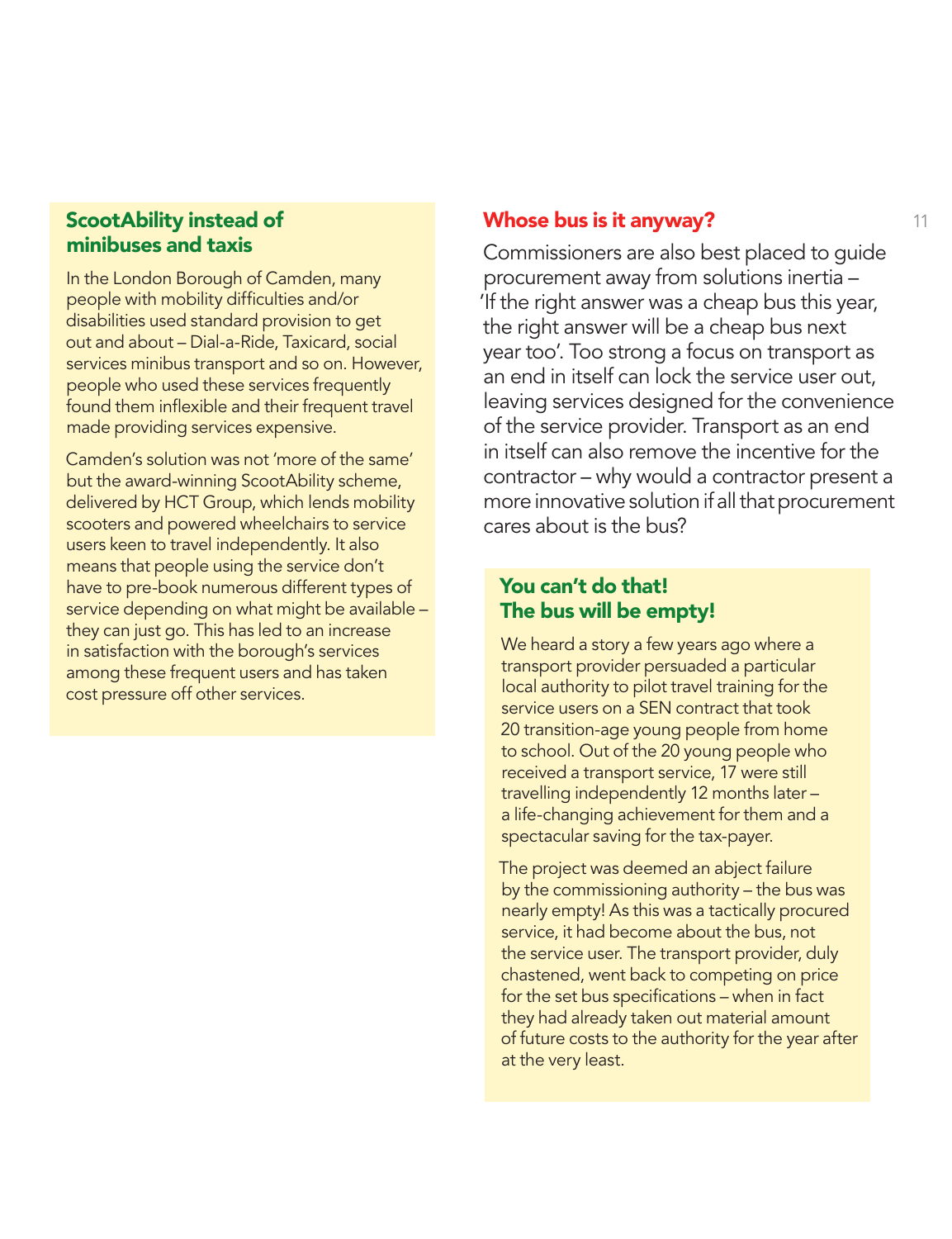#### **12 Cuestion the boundaries Example 3 Redrawing the lines in the** Question the boundaries

One of the most important questions that transport commissioners can legitimately ask is about their sphere of control – where the boundaries of their operation should be. On the one hand, it begs the question of where the line between the local authority and contracted services lies, with choices ranging from all in house to just strategic commissioning.

On the other hand, such questions can also be used to challenge departmental and organisational boundaries. What would happen if you ignored departmental and organisational boundary stones in service design, basing the service instead around what is best for the service user? If you or your contractors would be better able to deliver if they were physically (rather than in reporting terms) placed in other departments or institutions then this is certainly worth exploring – as in the example opposite.

### West Midlands

West Midlands Special Needs Transport (WMSNT) delivers a wide range of transport services across the region – including dial-a-ride, demand-responsive bus services, health transport and home to school transport. This is delivered on an outcome-based contract that allows them to seek broad scale efficiency savings. An example of the innovation that this makes possible was to challenge their boundaries.

A principal source of inefficiency was in schools liaison – working with teachers to coordinate the transport of large numbers of young people. Schools in the area were also not enjoying the experience as coordinating transport was taking up valuable teacher time and was outside the competences of the staff doing it.

The solution was simple, but only possible if all parties were open to new ideas: staff from WMSNT would be based in schools and coordinate the whole transport service from there – including the transport tasks that were in previously in the school's sole domain. This not only generated efficiency savings as it removed friction at the boundary, but schools could return their staff to what they did best – teaching – saving materially on staff costs and improving outcomes for learners.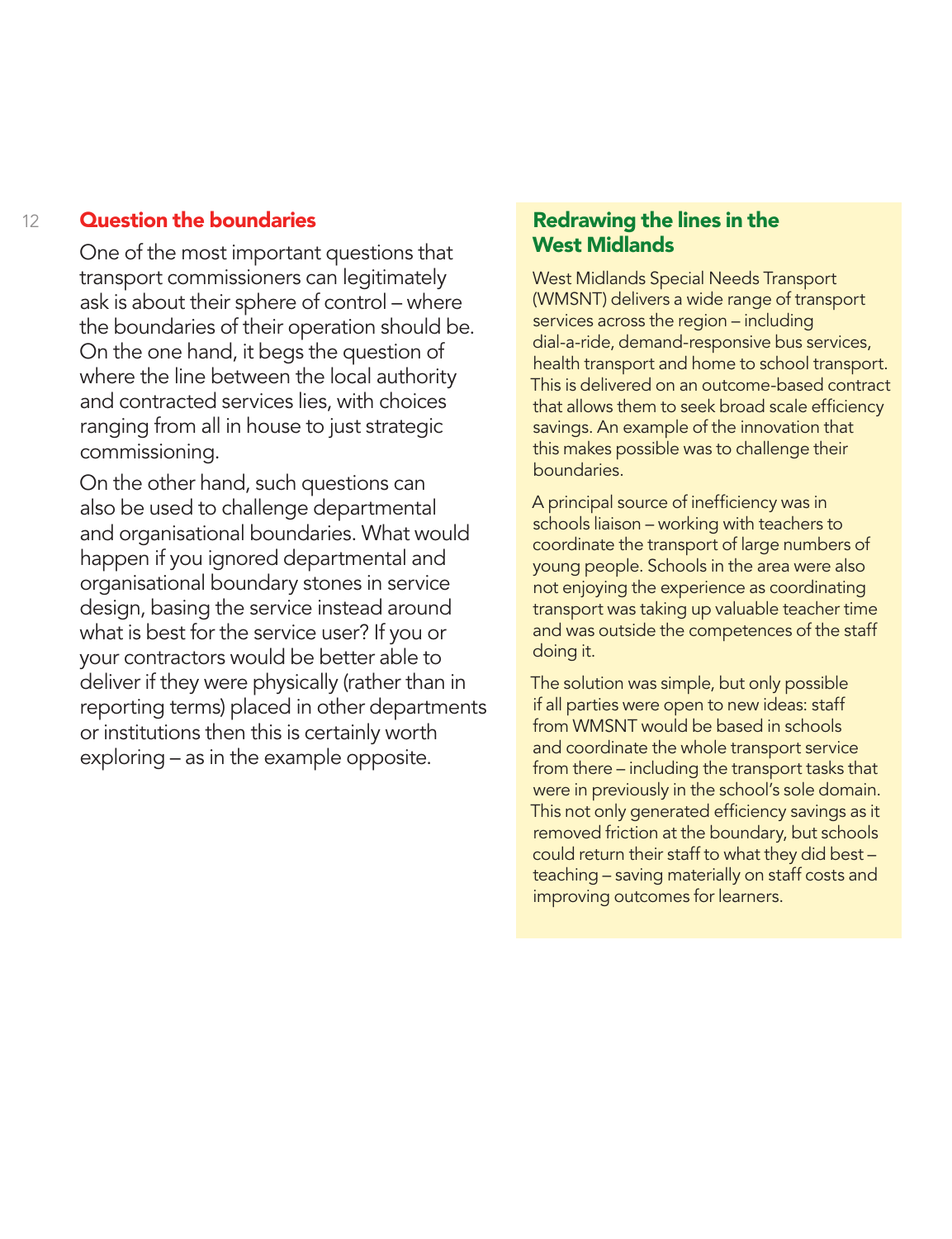#### Timing is everything

An essential step in challenging 'big machine' thinking is to get to grips with the role of time in transport procurement. Many contracts are tendered for one year, with a very tight bidding turnaround. Although it allows incremental cuts in price, it rules out step-changes in how services are delivered. Length of contract is arguably the most crucial issue because a one year contract is:

- $\blacksquare$  an incumbent's charter it's often just not worthwhile for new providers to come in and compete
- $\blacksquare$  the reason why vehicle quality can be low – it's far too risky to buy new vehicles if the contract might go in one year. This actively hampers other objectives, such as the introduction of safer, greener and low-floor vehicles
- $\blacksquare$  transactional in the extreme you'll have a hard time building a strong partnership with a contractor and solving problems together, if they know that they could be out of the picture in a few months
- $\blacksquare$  a bar on innovation many innovations take more than a year to pay off – eg travel training. On a longer contract your contractors can take on that payback risk so you don't have to.

Another key way of signalling that you **13** are serious about hearing new ideas is to markedly extend the tendering period. This gives you the chance to run a process of competitive dialogue to see if there are better ways of doing things – or it gives your tender respondents more time to assemble novel partnerships and solutions.

The final timing issue is putting in place longer lead times at the start of contracts. Short lead times actively put off new contractors entering the market and reduces the potential for competition. This is because there is no time to organise new vehicles – locking you into a needless and expensive pattern of leasing. Post-tender is also the time when real innovation can occur as the 'facts on the ground' can be explored in depth between you and your contractors.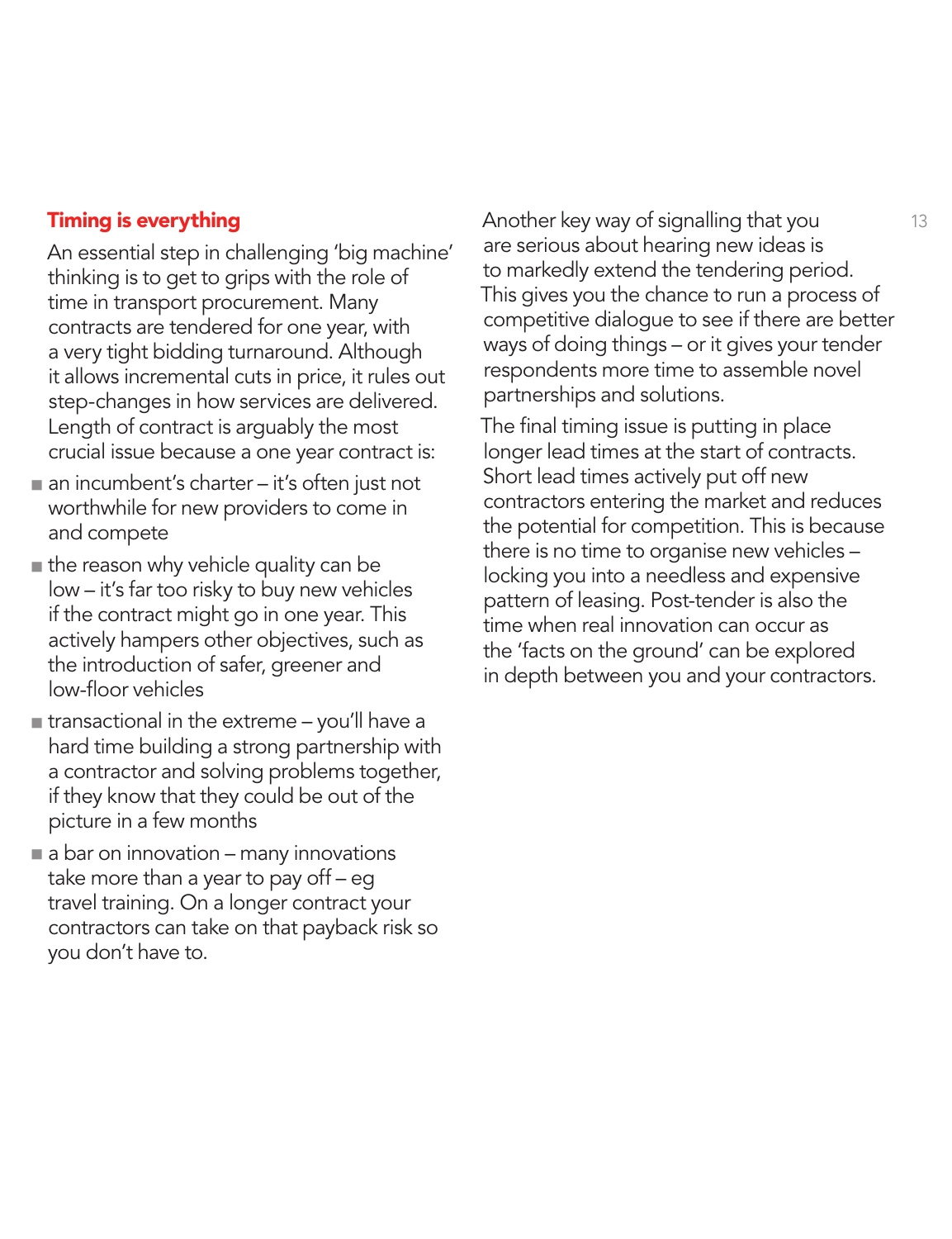#### 14 Innovation for personalisation: the Transport Coordination Centre

One of the biggest challenges facing social services transport is how to respond to the personalisation agenda in a way that gives service users a choice of how they travel and supports those who are more vulnerable to manage their budgets and still get a choice of transport provision. At HCT Group we have developed a Transport Coordination Centre that uses a 'virtual purse' to blend different types of funding stream – from direct payments to people's savings to taxicard budgets – that provide transport based around the choice and preference of the person using it.

The system works by holding two types of information. First there is a database of the available transport from local authority, private and other sources with information on price, availability, vehicle type, accessibility and so on. This enables the user to make choices about the least cost, most appropriate transport option available, leading to cost savings from efficiencies in logistics. The second is the 'virtual purse' of the individual. This is underpinned by software that processes the financial reconciliations required between funder, provider and passenger – making everyone's life easier.

When an individual contacts the centre to organise a journey, they can be presented with options based on price, personal needs and convenience. It's then open to the caller which way they would like to go. The advantages for the service user are plain – they get the service that they want to meet their needs – it's like replacing an account with every legitimate transport provider in town with just one number. It also means that vulnerable people do not have to carry cash for their journey as the 'virtual purse' manages the payment for them.

The Transport Coordination Centre works because it is at the right level to see the whole picture and can aggregate demand for transport across the boundaries or organisations, types of transport and funding streams. HCT Group believes that it can be easily extended to meet the challenges of the personalisation agenda as it transforms adult social care.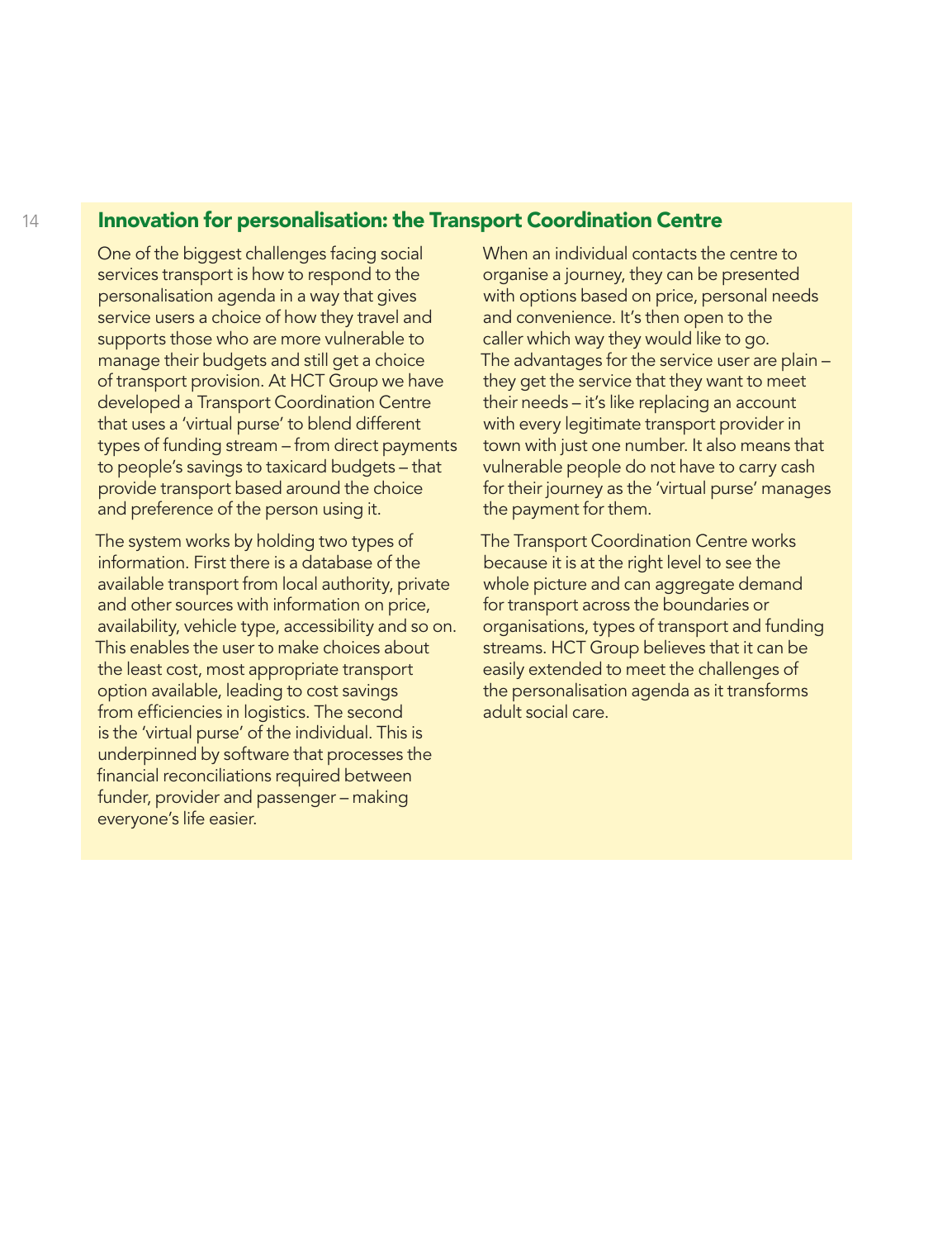### three if necessity is the mother of invention, incentives are the mother of innovation

It is a fact of life that people and organisations tend to act in their own interests, based around what they believe success looks like. For a business, those interests tend to the financial in terms of increased margin, turnover or market share. For a local authority, school, social enterprise or other stakeholder those interests may look completely different. One of the most powerful motivators for innovation is to speak directly and unequivocally to those interests – put simply, incentives.

Effective incentives are not always financial, but are always based on what is valued. Different organisations and individuals are motivated to different degrees by different types of incentive, reward, penalty and level of risk. By building structures that encourage people to take action or change their behaviour, transport commissioners will find that all sorts of things become possible. If you get the incentives right, your supply chain and other stakeholders will be up all night trying to work out how to solve your most intractable problems for you. This section shares five ideas for unlocking the power of incentives to get the changes and innovation you want.

#### **Double tripping on an Ayresome** 15 day centre contract

Ayresome Community Transport were keen to cut the costs of delivery on a range of contracts – after all, they were incentivised to do so as part of the saving would go to them. On one particular day centre contract, they wanted to move from a 'collect in the morning and return home at the end of the day' model. They realised they could cut the vehicle requirement if they moved to providing a choice of mornings – ending with lunch, afternoons – starting with lunch, and an option to stay all day as before. The idea was a hit with service users as it markedly increased their choice, while maintaining the service for those who were happy with the full day model.

The idea was not at all popular with the day centre itself – they would have to change how they operated, disrupting a long-standing pattern of service. However, Ayresome quickly found the winning incentive – by moving to a mainly half-day model, the day centre could effectively double its capacity, eliminating its waiting list at a stroke. The innovation here is not around double-tripping on a day centre contract – Ayresome fully understands the changes that will come with personalisation – but rather showing what happened when they thought about what the day centre valued and incentivised change in behaviour accordingly.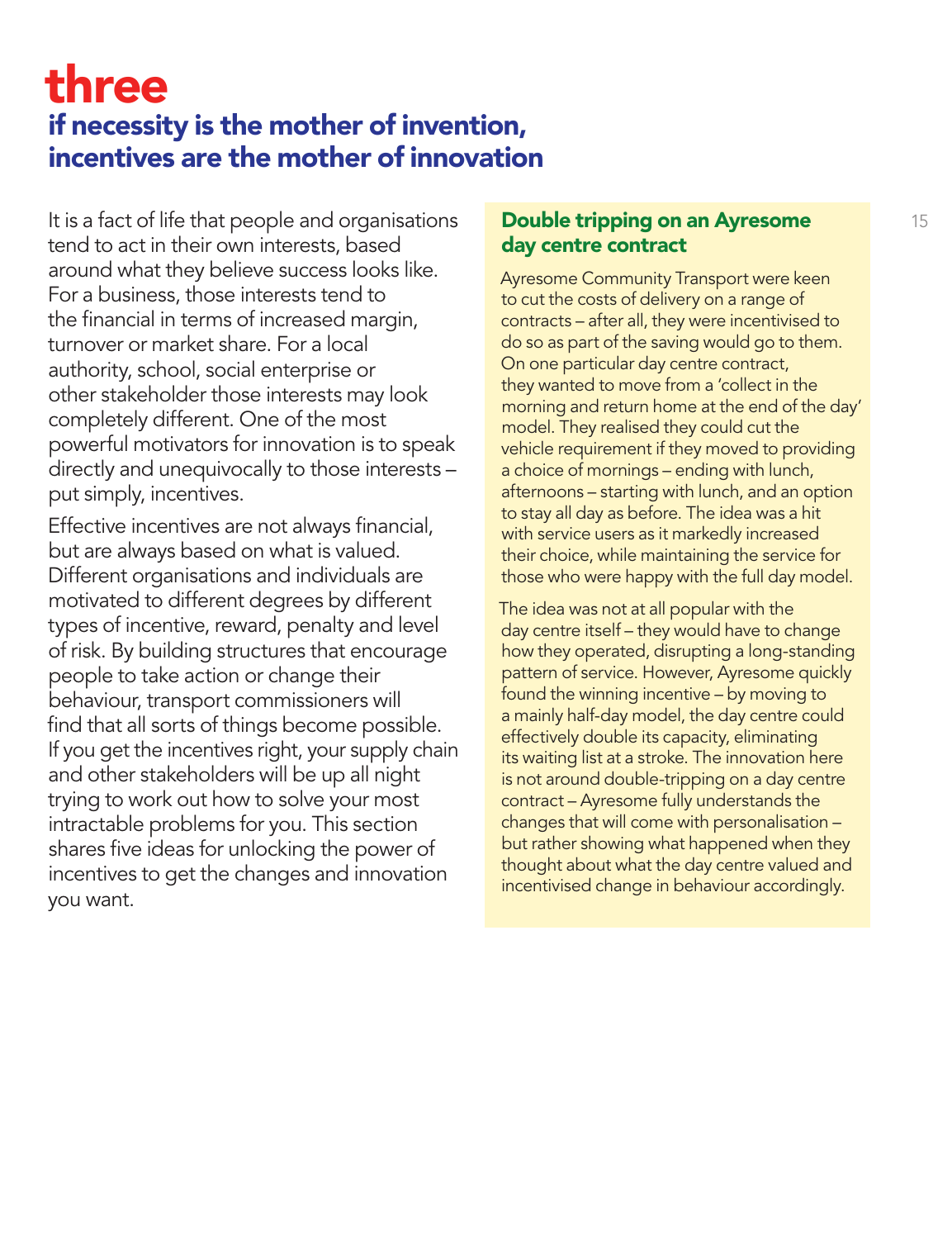#### 16 Use incentives to get your supply chain **Incentives are the key to being able** to innovate for you

If you have commissioned on outcomes, you have more opportunities to see innovation drive down costs. For example, if your outcome is '400 young people with SEN at their mainstream schools on time – how much per pupil?' then suppliers competing for the contract are incentivised to find novel ways to meet the challenge.

Their approach might be based on a new logistical solution, it might be based on a partnership between travel training specialists in the third sector, a transport provider, and even the schools themselves – or it could be based on a completely different way of meeting the need. In any case, if they want your business, they will put in a great deal of thought on how to rethink your challenges – so you don't have to. What's more, they get to keep the rewards of further innovation if they can keep on thinking of better ways to meet the need.

## to let go

The risk of cost over-runs and service delivery failure are a principal cause of over-specification and micromanagement – and the huge management costs that this inevitably leads to. Use incentives to get your supply chain to either share financial risk or take it off you completely. If incentives are the carrots, penalties can be the sticks. Risk is shared when there is there is a downside for the supplier if they get it wrong – often financial penalties or caps on what can and will be paid. Enterprises – social or otherwise – are arguably better at managing this type of financial risk, again due to different levels of incentive. If a local authority has a cost over-run, it's embarrassing; if a business has one, they can fold – managing this risk has their close attention.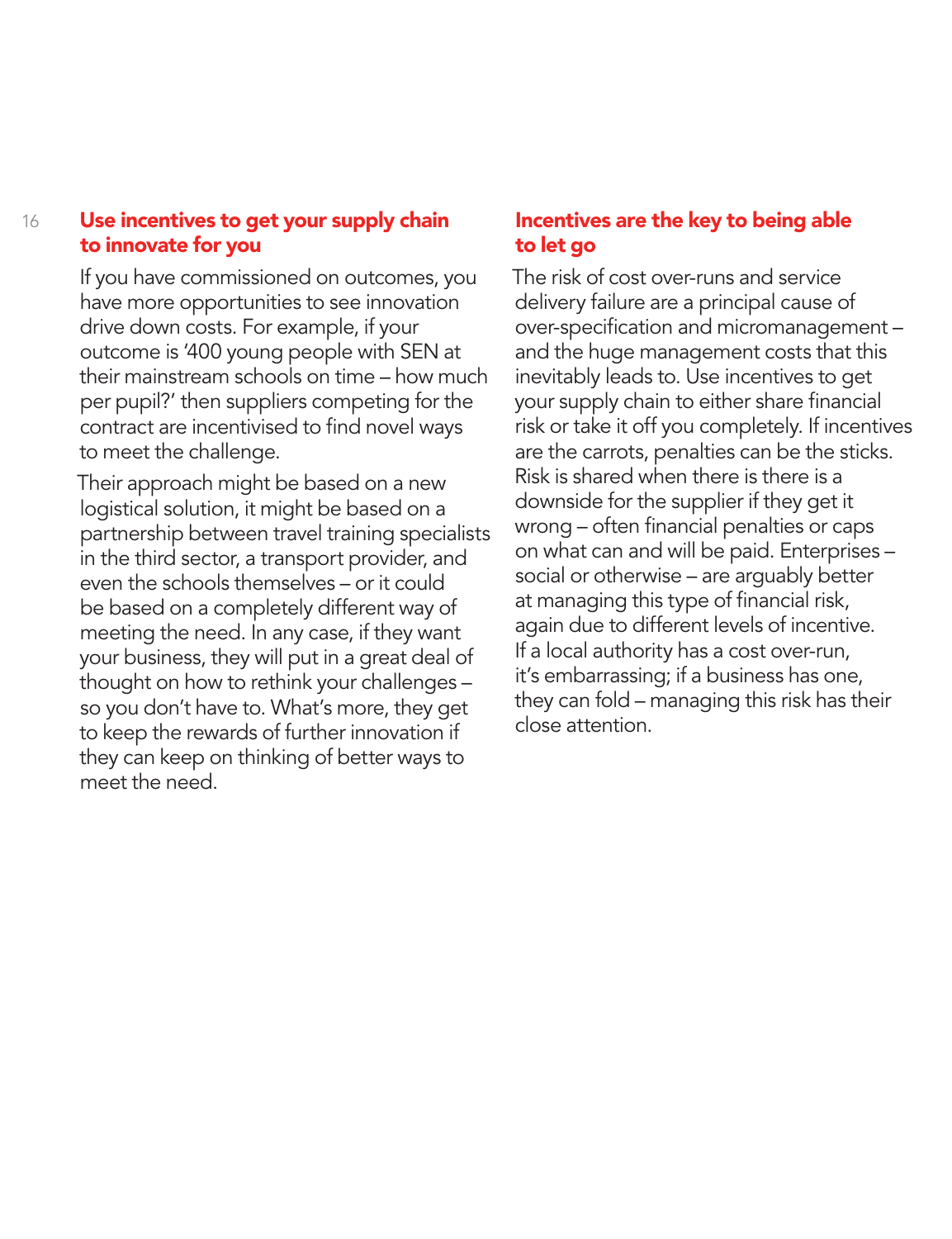#### Sticks and carrots at Transport for London

Transport for London's 700 or so mainstream red bus routes are, admittedly, tightly specified. However, a great deal of work is done to ensure that they meet the needs of Londoners. Prices are kept low by fearsome competition, but the real driver for innovation – at least in terms of operational efficiency – is the incentives system.

TfL has outlined what passengers value – punctuality, reliability, ride comfort and so on. The bonus prizes for excelling in these are compelling – but the penalties for failure are truly terrifying. Micro-management has been replaced in every London depot by powerful motivators to excel, enabled by a smart use of measuring technology. Contractors police themselves at worst, strive for excellence at best – as it is in their plain interest to do so.

#### **To the innovator, the spoils 17** 17

One key method of commissioning for innovation is through a process of competitive dialogue – where the commissioner explores with competitors novel ways of solving problems, gradually emerging at a specification. These processes need to be managed with care to ensure that the competitors have sufficient incentives to 'show their cards' in front of others. The 'spoils' from innovation must be great enough to change contractors' behaviour or it won't happen.

If incentives are strong enough and the commissioning is strategic enough, your contractor can even be encouraged to invest their own money – if they think that they are going to make it back, plus more. For example, one of the barriers to including the flexibility to deliver travel training in contracts is that it is expensive to deliver and pays back over the medium term – not easy to pull off in a spending crunch. However, step far enough back and that ceases to be a problem.

Imagine – in a deeply simplified example – a seven year, £5k per head/per annum outcome-based SEN transport contract. If a successful travel training outcome costs £2k per head and takes a full year during which those successful candidates are still using the service, your contractor has the incentive to invest in travel training because they are 'in the money' by the quarter 2 in year 2 – the authority doesn't have to invest a penny for this to be in the interest of the contractor.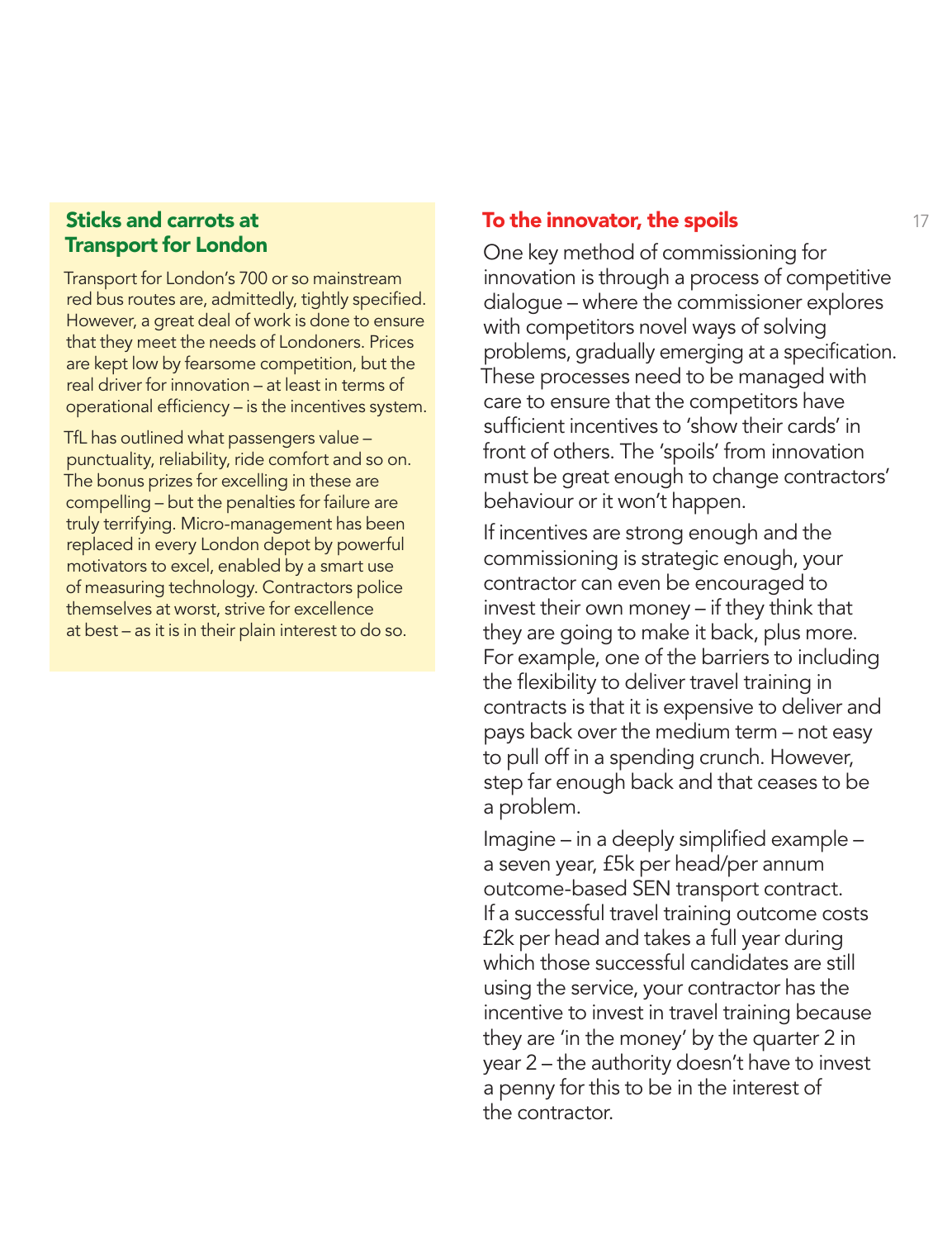#### How to end innovation in your supply chain – courtesy of the MoD

An example of where competitive dialogue can go spectacularly wrong by sending out the wrong signals comes from the Ministry of Defence (MoD). In the 1980s the contract for making ammunition trucks was retendered, and a small engineering firm came up with an entirely new solution – don't waste time unloading the truck at the front line, just unload pre-filled hoppers of kit that can be used as the local store – then pick those up when they are empty. Known as DROPS (Demountable Rack Offload and Pickup System), this approach cut truck unloading time from 2 hours to 10 minutes – it is now used by every western army.

But when the original tender hit desks at the MoD, they said 'that's clever, we'll have that thank you' and then immediately re-let the tender using the designs of the inventor as the new specification. Not only did the inventor fail to win the tender and then go out of business, this story is now 'in the blood' of every defence contractor, told as a salutary lesson about doing business with the MoD – contractors are actively disincentivised from game-changing innovation as a result.

#### 18 **But you should share in the saving But you should share in the saving**

From HCT Group's perspective, it would be great if we could keep all the financial benefits from new thinking, new efficiencies and new ways of looking at services for ourselves – but that would be counterproductive in a time of budget cuts. Local authorities – if they have made their approach flexible enough – have every right to share in the fruits of innovation from their supply chain. In the consultancy sector, more and more contracts for work on improving efficiency are based on sharing the gains made – sort of a 'no win, no fee' model for using consultants. Why should the transport world not be included in this type of incentivising relationship?

If you are building long-term strategic partnerships with your supply chain, they will most likely be happy to operate an open book policy on contracts. Commissioners can establish contractual frameworks that allow supply chains to change what they do if they find a novel new way, sharing the returns. In these processes, it will be important to compensate suppliers for reductions in cost through higher margin – otherwise you would be asking them to accept a smaller contract without any incentive for coming up with new ideas.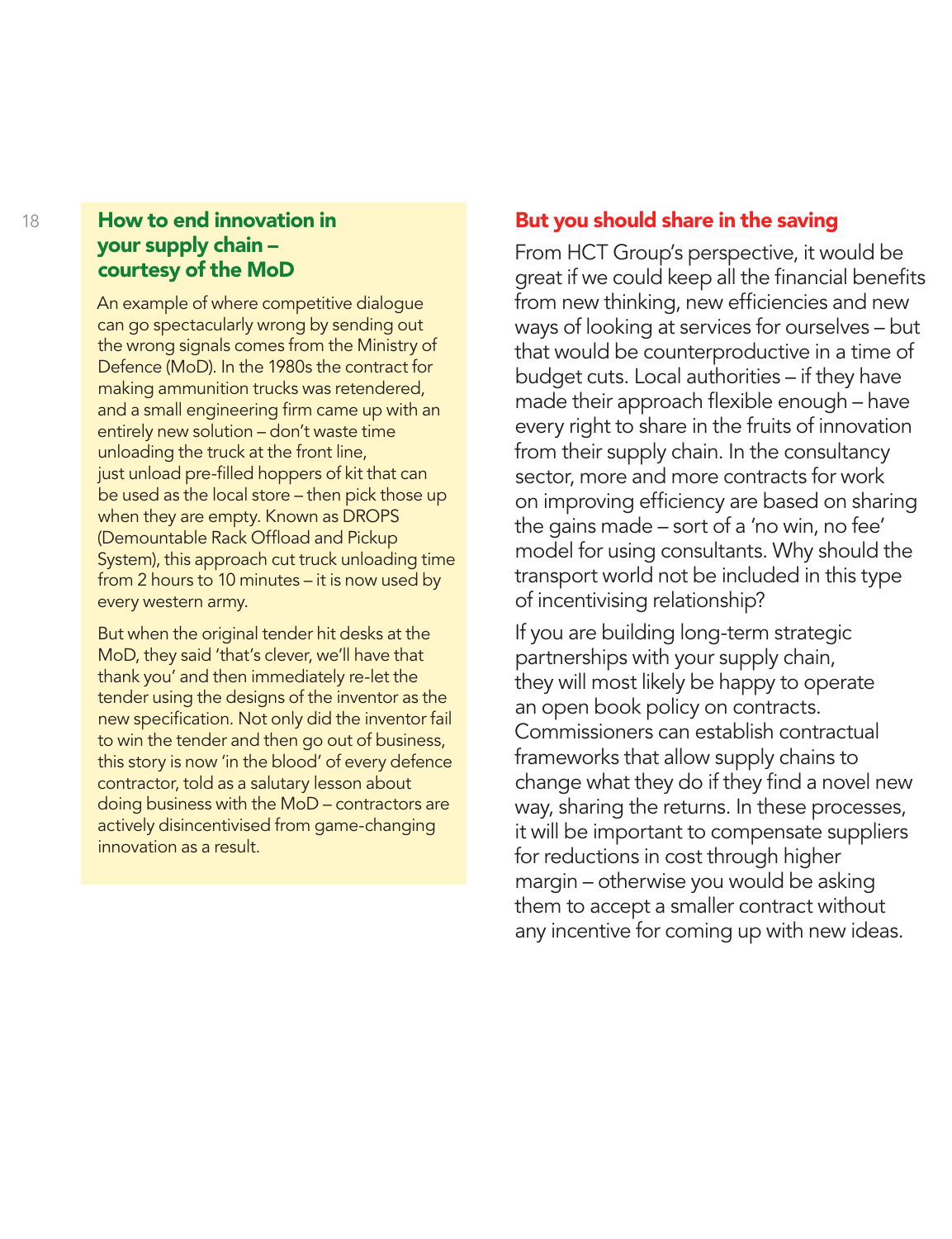#### Who gets the benefit? 19

Sometimes the incentives need to go to other stakeholders. Imagine a mainstream home to school contract where the schools needed pupils to be dropped off within the same 10 minute window. For your supply chain, double tripping with a drop of at 8am and then another at 9am with a similar pattern at home time dramatically reduces the number of vehicles needed, materially reducing the cost to you. However, it places the logistical burden on the school – they will just say no.

But what if we shared a third of the savings with them? If a third of the savings went to participating schools – in cash, from the supplier as this would prevent claw-back, one third came off the cost of your contract and a third went to the contractor who could close that deal? The schools would become a form of joint venture partner with your supply chain – not only that, they would have the free cash to kickstart their participation in initiatives like the wider schools agenda, leading to better outcomes for learners.

As in the example at the start of this section, using the deal-closing strengths of your supply chain can start to make the impossible, possible – as long as everyone gets a cut of what they value.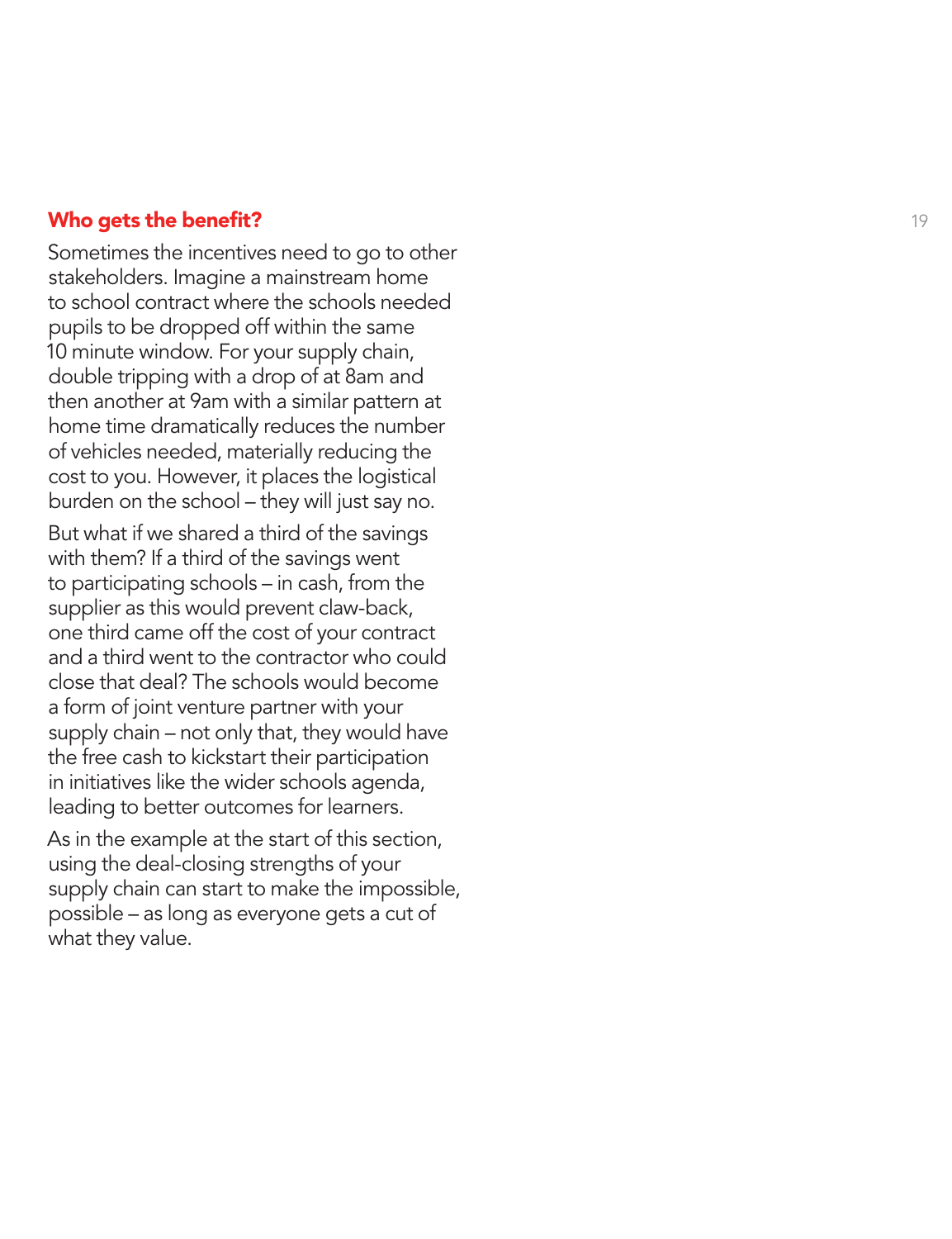### four the bigger the conversation, the better

20 In section one, we suggested that innovation Add 1 could come from anywhere – from your supply chain, from colleagues across the local authority, from service users. All that it requires is for you to accept that someone else might have a better answer – or more likely, that by a process of dialogue you will discover a better answer together. What would happen if that search for new ideas became fundamental part of your approach?

By this we don't mean that you should innovate by committee – that doesn't sound like it would work too well. Our point is rather that in service design and commissioning there are benefits each time you make the conversation bigger. The multi-stakeholder approach is also a central organising principle of social enterprise as a means to creating greater value. This section summarises what can be achieved each time you broaden out the conversation from just the one person saying 'I'll have five buses please', and how that can help you counter objections of 'but we've always done it this way'.

# The dialogue between strategic and tactical

In section three, we looked at what might happen when the internal conversation around procurement became bigger and its dialogue with commissioning became stronger. As a simple change that we can all make today, this is an excellent place to start.

### Add 2

#### The benefits of competitive dialogue and adaptive working relationships

Section three explored what might happen when you incentivise your supply chain to join in with service design. By broadening out the conversation to your suppliers you can start to make them into long term strategic partners who can innovate on your behalf.

#### Add 3 Start with the service user

Too many services are designed to suit the provider, not the service user. What might your services look like if you begin there? No one can pretend that service user led and designed services are easy to master operationally but they do have clear advantages over services designed by 'folk who know best'. They are:

- $\blacksquare$  fundamentally more legitimate, both in a philosophical 'you work for them' sense and in a practical 'this is what I would like to do' sense
- $\blacksquare$  more likely to deliver the difficult to measure soft outcomes that citizens prize
- unconcerned with the internal 'sacred cows' in commissioning organisations and as a consequence, often a source of innovation.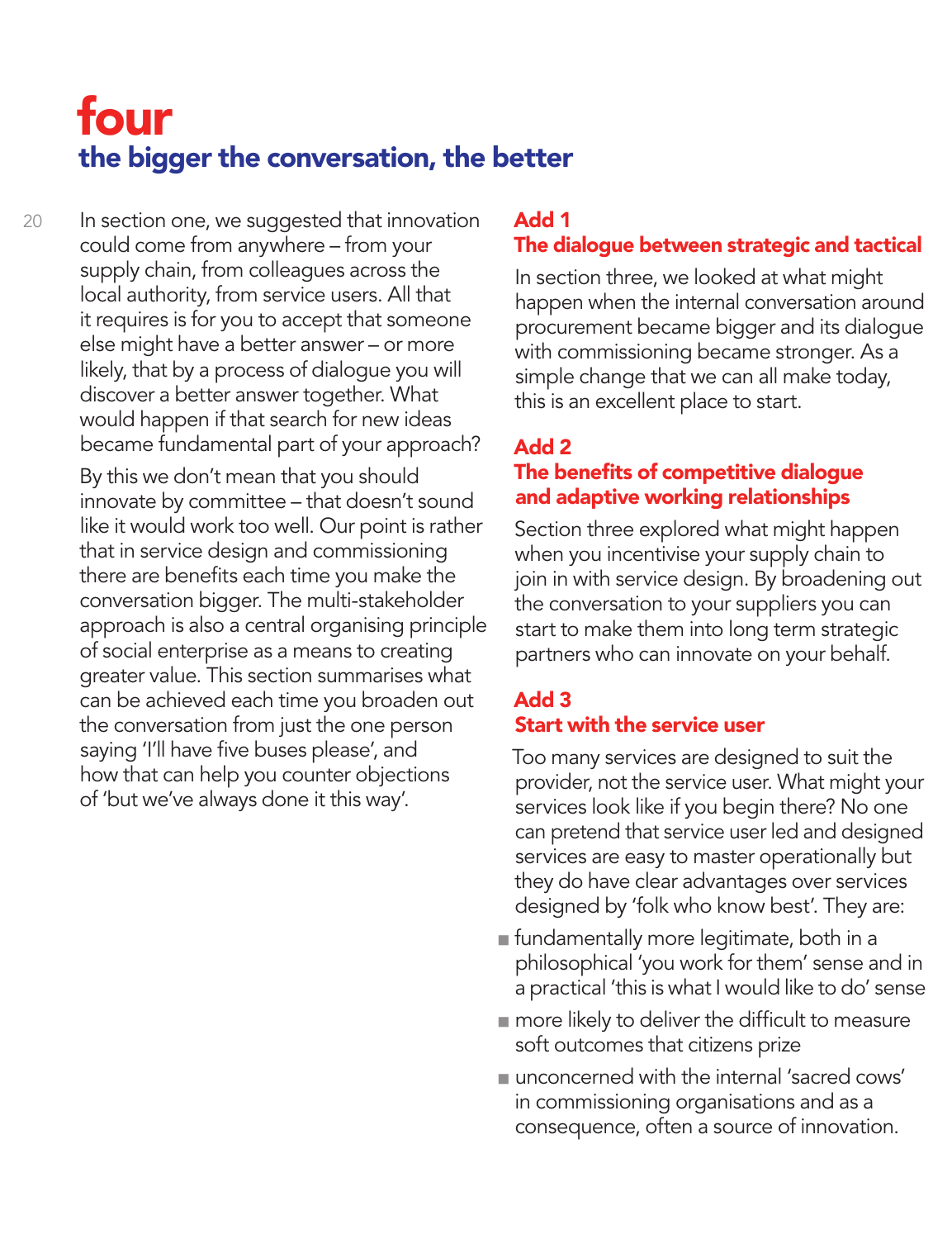Engaging service users effectively in service design will become increasingly important as the personalisation agenda comes to the fore. If you don't have one already, developing a departmental competence – either internally or through your supply chain – in supporting service users to articulate their needs and then genuinely translating those into services will probably be on your immediate to-do list.

#### Add 4 Who else can add value?

Because transport is very rarely an end in itself, there are a broad range of groups, departments and organisations with a stake in service design and innovation. These groups can either be a source of new ideas and approaches, in which case their contribution will add value, or they may have an entirely rational vested interest in the status quo, in which case they will need the correct incentives to buy them into your vision. In either case, broadening the conversation to include stakeholders such as schools, day centres, parents and so on, can mean the difference between success or failure for new approaches.

#### **The 812 PlusBus – how service users** 21 designed a bus route

In the early 1990s, much of the transport for older people and people with mobility difficulties and or disabilities in Islington was a common pattern of dial-a-ride, social services minibuses and so on. However, such a pattern is expensive and arguably very disempowering. HCT Group used the opportunity of the Urban Bus Challenge and a good partnership with Islington Council to meet the needs in another way.

The Urban Bus Challenge gave us the space to work with service users, who, through an extensive process of consultation, told us they would prefer to take a community bus and then worked with us to design a bus route what was to become the 812. The route is 'Hail and Ride', three times an hour, connecting homes with key services, shops, and day centres using fully accessible vehicles.

The service continues today – and as circumstances change, ongoing consultation changes the route, ensuring its abiding popularity among service users. What's more, service users don't have to wait on the convenience of the 'special bus' – and can just get on with their lives.

Although other services are still available for people who can't readily access the 812, recreating the volume of trips taken on the 812 through a more standard pattern of provision would be prohibitively expensive. Even better, as the 812 is a formally registered bus route, the operator can reclaim concessionary fares making the service very cost effective.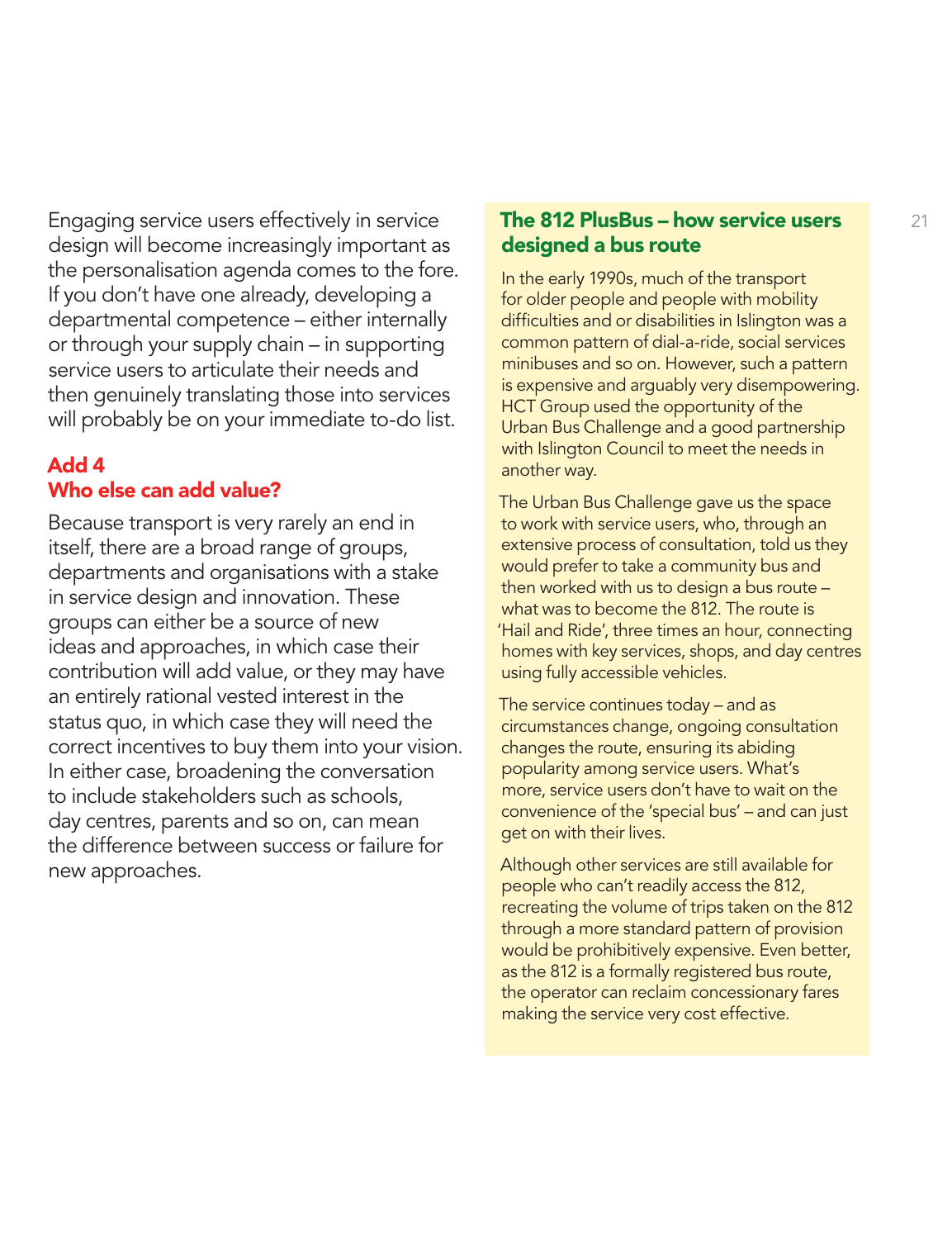### five play to your strengths

22 As transport commissioners face the challenges of the next few years, they will need to make an honest assessment of where the boundary should lie between their organisation and their supply chain. This should start from the question of who is good at what – the idea of core competences.

> Organisations tend to develop core competences in areas they see as key to their success – abilities that are valued, rewarded in the individuals and teams that possess them and have proved to be transferable to new and different areas as circumstances change. All sustainable organisations develop these, including local authorities (regardless what some people in the private sector may tell you…). For many local authorities, the list of developed, high level competences might include the ability to:

- secure a democratic mandate for action
- **n** articulate a coherent vision for people and communities and translate that into strategy so that the vision can be realised
- **n** manage risk for the most vulnerable in society
- prioritise between the demands of complex and sometimes competing interests and stakeholders.

The list opposite is highly speculative and is intended to provoke you to start thinking about where your strengths really lie. Your own list may be startlingly different but it is likely that it will be different again to that of a commercial organisation, voluntary sector organisation or social enterprise. The list opposite does not contain any business skills – which some colleagues at local authorities might disagree with. But it does not omit them because they are somehow beyond local authority staff – that would be absurd – but because success is measured differently by a business and the incentives for action play out very differently.

Consequently, a realistic assessment of your competences can start the discussion on the boundary of what local authorities should do internally and what they should consider using the private, social enterprise or voluntary sectors for. This short section presents two questions for contentious debate: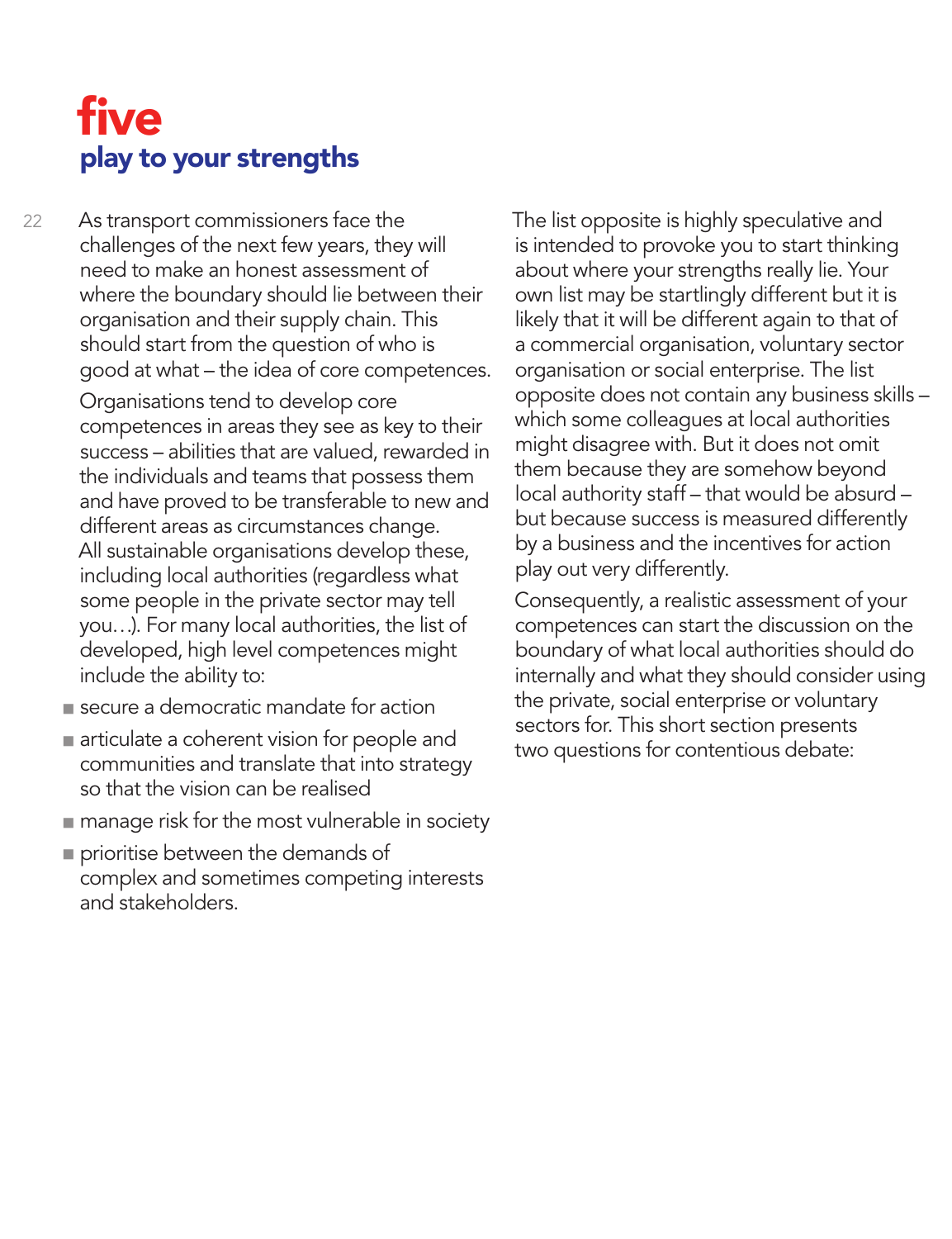#### Are business skills really valued?

In the past, commentators (normally from the business sector) have urged local authority staff to develop business skills in their areas of operation. In the case of transport these might include: formal logistics skills, management information system (MIS) skills, business analysis and decision skills, business financial planning skills, operations management and so on until the local authority can accurately benchmark against world-class transport providers.

These skills are indeed necessary for cost effective delivery – the challenge comes if success is measured in completely different ways in your environment. How career enhancing do you feel these skills really are in your local authority if you are ambitious and career minded? You may have also met people who have come from the commercial world in local authorities who struggle because they lack the political, coalition building and consultative skills to make things happen. Where is your team's incentive to become like a business if it doesn't help them prosper? Is it time to accept that the pattern of competences in a council is completely different to that in a business? Or is there sufficient cross over for the trade offs to be worth managing?

#### **Who can take risks?** 23 'You know the price of failure, Mr Bond'

Perhaps less contentious is the assertion that attitudes to and appetite for risk are very different between your supply chain and the local authority. In a local authority, you are democratically accountable for your actions and thus risk is to be mitigated. In a commercial firm or social enterprise risk is accepted as necessary to growth and is managed. These attitudes to risk frequently (but by no means universally) carry over into attitudes to experiment and failure in organisational culture.

Culture change is arguably the hardest management task in the pantheon, would you be better served trying to unleash the existing entrepreneurial innovation potential of your supply chain?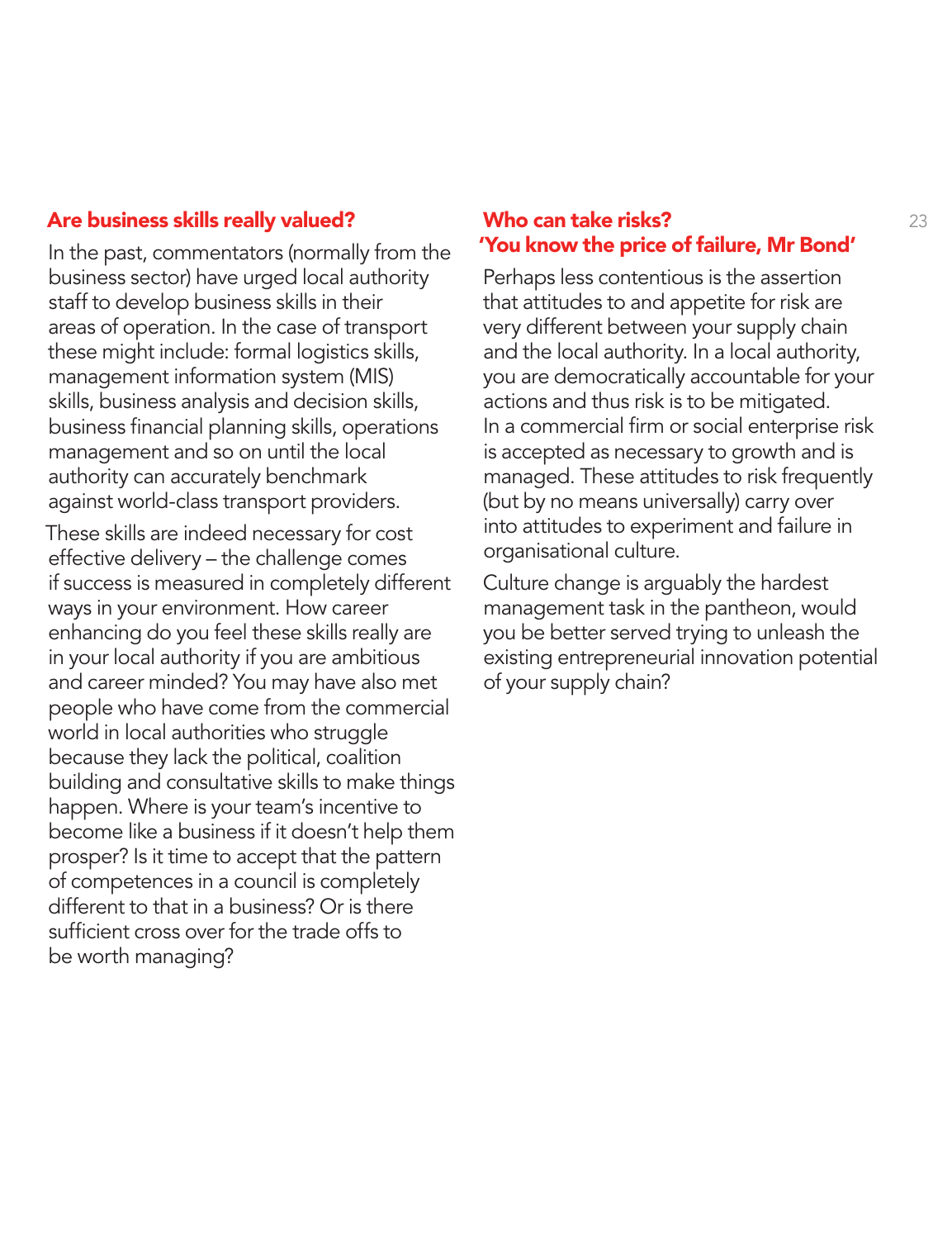### six develop your local marketplace

24 It would be very disappointing for a **Barrier to entry 1** commissioner if, having gone back to square one and re-envisioned their entire approach based on unlocking the innovation potential of the supply chain, they found that said local supply chain responded with 'I don't know about that, I've got some buses, though'. Equally frustrating would be a local supply chain that consisted of a complacent monopoly whose response was either to giggle and go back to the newspaper or make the 'sharp intake of breath' noise favoured by some car mechanics to prepare you for serious financial pain.

In manufacturing for the past 50 years or so, many large organisations have found themselves faced with just these issues. Their solution has often been the direct development of suppliers by commissioners and, at best, this is a process of genuine developmental dialogue.

However, if that seems to be too time consuming or challenging amid the real-world pressures of the current environment, you can always incentivise innovation through greater competition. Given that many tender exercises in transport lead to only one response, attracting new blood to the local market may become very important. To do this, commissioners will need to remove barriers to entry. This section briefly sets out the three main barriers to entry and how to take them down.

## Lead time

As described in section two, the lead time after the purchase decision is made and before the contract is to start can act as a barrier for new entrants. Most new entrants to your region will need to establish a depot and purchase, rather than lease, vehicles (a pre-requisite if they are to compete effectively on price). This takes time and potential entrants will not bid if they can't realistically set up in time. If you would like to see new entrants to the market in your region, consider a time period of four or so months from contract award to start – giving much greater time to set up a service than you had thought necessary will markedly increase the number of bids from credible suppliers.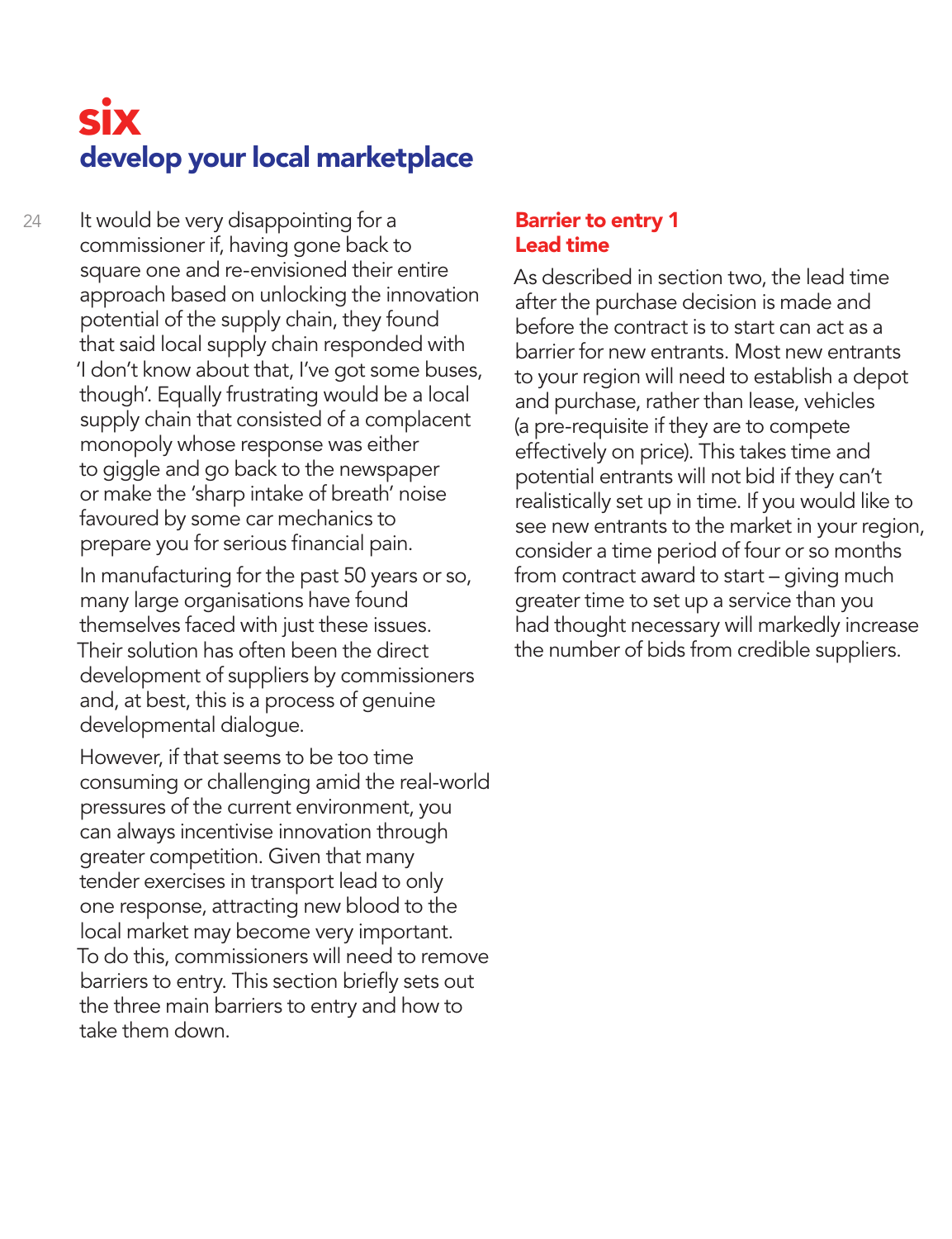#### Barrier to entry 2 Length of contract

A short contract means that the investment needed to come to a new area is never going to pay back – commercial and social enterprise suppliers have an appetite for risk, but a one year contract is just too risky. If you want to see new entrants in your market, think five to seven years. This will bring all the other benefits of time discussed in section two – and, as a bonus, you will have saved yourself lots of needless tender exercises.

#### Barrier to entry 3 25 The 'game must be worth the candle'

If you are trying to attract new entrants, it's worth thinking about the sort of organisation you are trying to attract and scale your contracts to suit that approach. If a contract is too small, it won't attract new entrants because it can't repay set up costs even over a reasonable length of time. If it's too big, you risk replacing one lazy, rent-seeking local monopoly with another. In short, when it comes to scale, you are looking for the 'Goldilocks contract' – that is, 'just right'. The alternative is to solve the problem very radically, contracting out the whole service based on outcomes and incentives as suggested in sections one and two.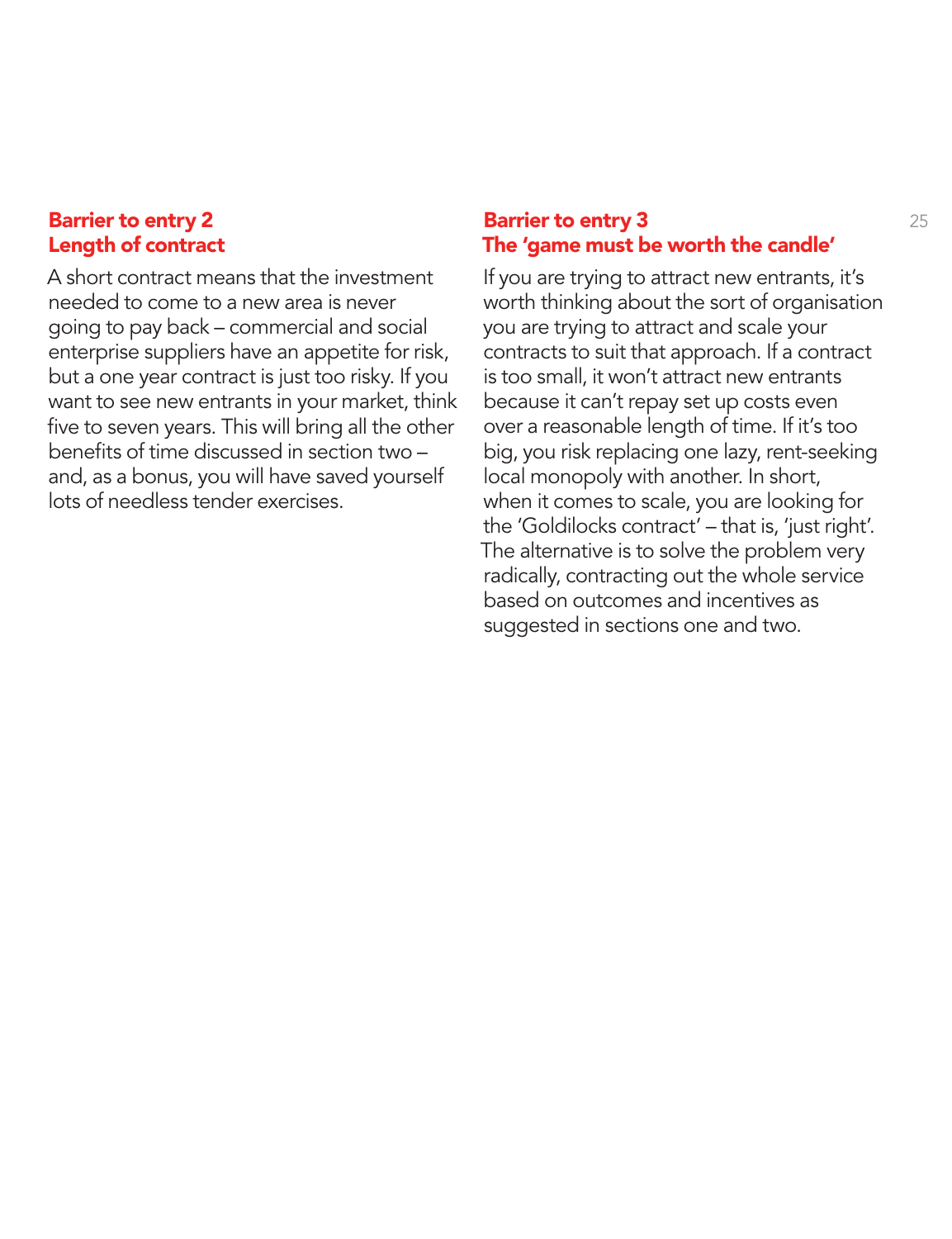### seven get more bang for your buck

26 Mhen buying anything, what else can your **Social clauses not 'social enterprise lock-in'** When buying anything, what else can your money achieve? As the whole local authority will be seeking outcomes other than transport ones, thinking about what your spending can achieve outside a simple transport remit is really important. Local authorities are one of any area's largest potential markets and they can use their purchasing power to shape their community for the better.

Very few transport contracts currently recognise (in terms of scoring at least) the added value that can be obtained in the simple act of letting that transport contract. This section will present three issues to consider.

#### The range of possible broader impacts is vast

Your commissioning activity can deliver on a broad range of the local authority's wider issues. It is well within your rights to ask questions in tenders about how a part of your supply chain can contribute to these – not in terms of a costed project but just in the way they will operate. What will your contractors do for local unemployment? What can they do for community cohesion? What will they do for skills development? Social inclusion? The list is as long as your council's broader objectives. You can't specify for these kind of impacts because they are potentially very broad. But you could consider using social clauses in the scored part of tenders to see what else you can get for your money.

This type of additionality is meat and drink to social enterprises – and this is part of the reason that they have been 'discovered' at national policy level. However, you don't have to be a social enterprise to have a positive social impact, and commissioners can take steps to ensure that you neither rule out traditional commercial contractors nor are placed in the invidious position of having to choose between stronger impact and your budgetary bottom line:

- $\blacksquare$  standard businesses that are good corporate citizens in the way they care about the communities in which they operate should be just as capable as scoring points on social clause sections if the clauses are written in an open way
- $\blacksquare$  in business parlance, if a commercial supplier doesn't understand what you mean when you say 'community cohesion' for example, they haven't worked hard enough to understand you, their potential customer
- $\blacksquare$  no social enterprise worth its salt is asking for their social impact to materially outweigh the main elements of price and quality – all they are asking is for a small amount of recognition for their broader approach when the race is otherwise too close to call – you don't have to go overboard.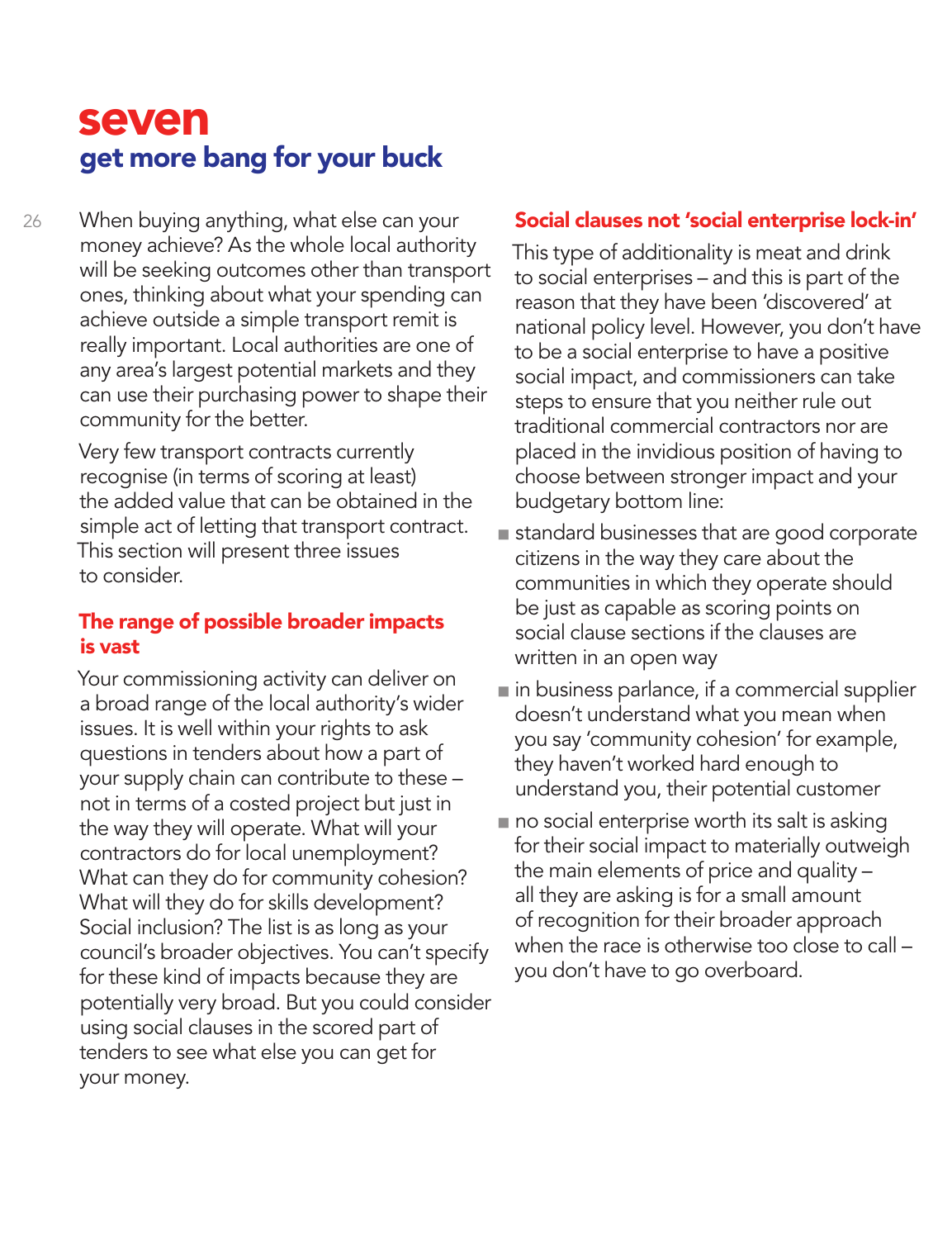#### Not quite getting the hang of this new-fangled social enterprise business

A few years ago, HCT Group put in a tender for a supported mainstream bus service. The criteria centred on price, with an element that checked for a baseline standard of quality. We put in a really competitive quote. We also put in the unscored 'other information' section that, as a social enterprise, we would reach out into the local community, work with partners and train 10 long term unemployed people as bus drivers, who would then work on the service.

In post tender, our competitive price having found favour with the procurement committee, the issue of our social impact objectives was raised. 'We think that's great' said the procurer 'We'll give you a grant for that bit'. 'Thank you very much' we replied, 'we don't want to look a gift horse in the mouth but do you mind if we ask why you'd do that when, as a social enterprise, that's the kind of thing we do for free?' 'Simple,' our new partner responded. 'If we give you a grant we can count it as a regeneration outcome.'

#### **Go on, be the one with vision Except CO** 27

It is clear that in immediate terms, broader impact over in employment or regeneration or social services has nothing to do with how your performance is measured. So why bother with it? There are two simple answers, one cynical, one innocent. In an authority under pressure, this kind of activity can help win the allies you need and cement the role of transport as a critical enabler. It's also obviously the right thing to do. Taken together, the case for focusing on broader impact is compelling.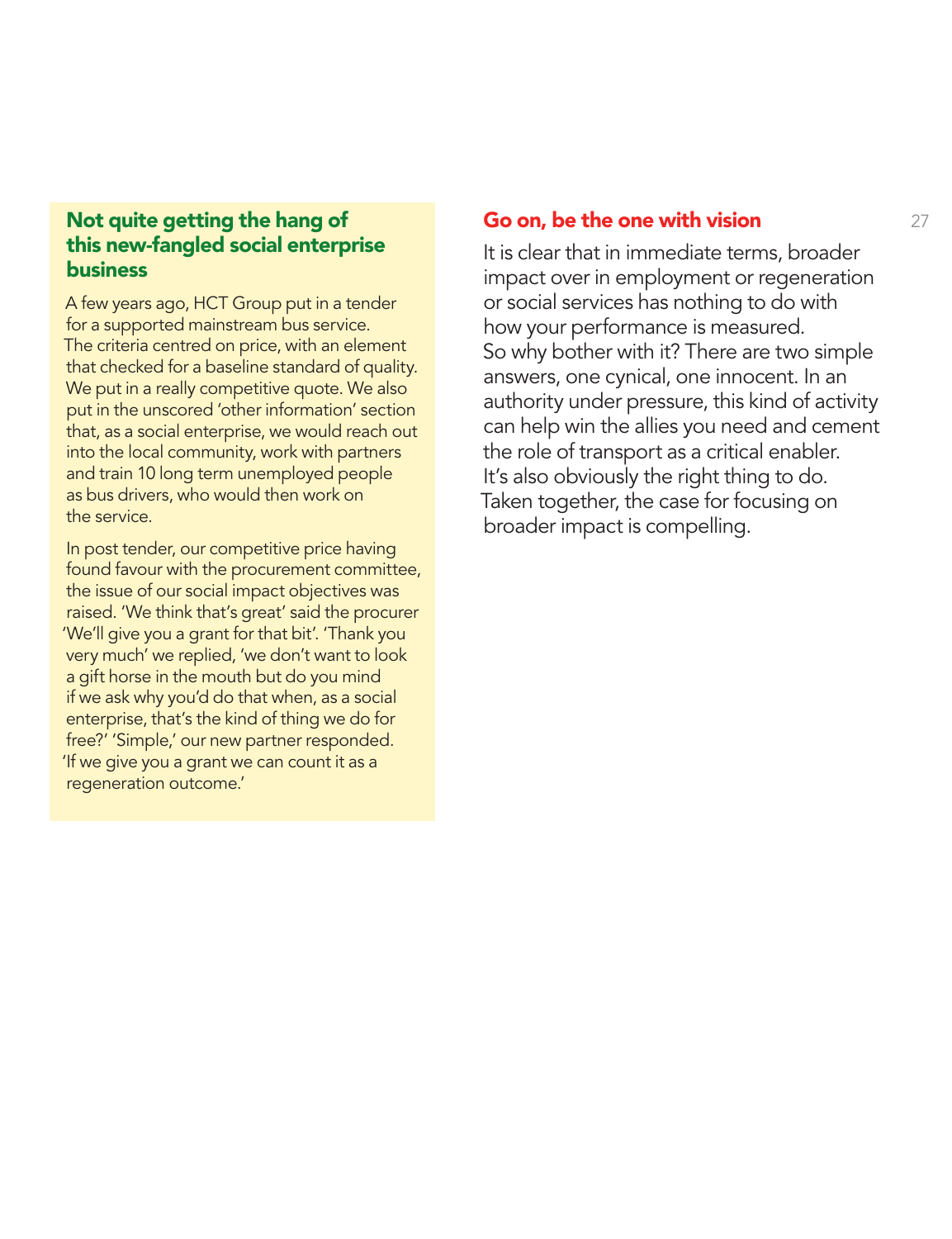### conclusion show me the money

28 Level 1 The introduction painted a depressing picture of swingeing budgetary cuts and maintained that innovation was the best possible answer. The seven big ideas that followed are our best offering as to how that might be achieved – but will they work? This will surely depend on the objective conditions on the ground in your locality – and what the art of the possible permits.

By way of a conclusion, we would like to present a very broad-brush worked example of what happens to a fictional 'big machine' contract as an authority applies increasingly sophisticated versions of these seven ideas to it. The numbers presented here are entirely notional as the actual costs and performance of this type of contract vary dramatically depending on local circumstance. The objective is to illustrate the thinking, rather than to act as genuine financial guidance.2

SEN home to school contract, let annually, that specifies 16×16 seater accessible buses: £1m.

#### Level 2

Seven year SEN contract that sets the outcome – 250 young people to school on time – but the tender documents imply it's still a pure logistics question. If a better approach is to use some 16 seaters, some accessible minibuses and subcontract some trips to minicabs, you might save 15% with some smart logistics. Contract price: £850k per year. The length of the contract means brand new buses.

### Level 3

Same as level 2, but an open dialogue emerges and the contract becomes priced per young person, not on vehicles – £3400 per young person. Contractor proposes travel training, with savings shared. By year 2, 45 young people are travelling independently and will do so for the rest of the contract.3 Total saving £153k split two ways. Contract price year 1: £850k, year 2 onwards: £773.5k. The Net Present Value (NPV)4 to the council from the improved life chances of these learners is estimated well into to six figures each.

#### 3

In a more sophisticated model, the numbers would account accurately for new learners joining the scheme and requiring training and learners leaving the service as they reached 18. 4

Net Present Value is a figure calculated from projected future cumulative financial returns/savings, discounted to account for the idea that money now is more valuable than money in the future.

#### 2

Perhaps obviously, if you would like to talk this through using your real numbers, HCT Group or Mouchel would be happy to take your call.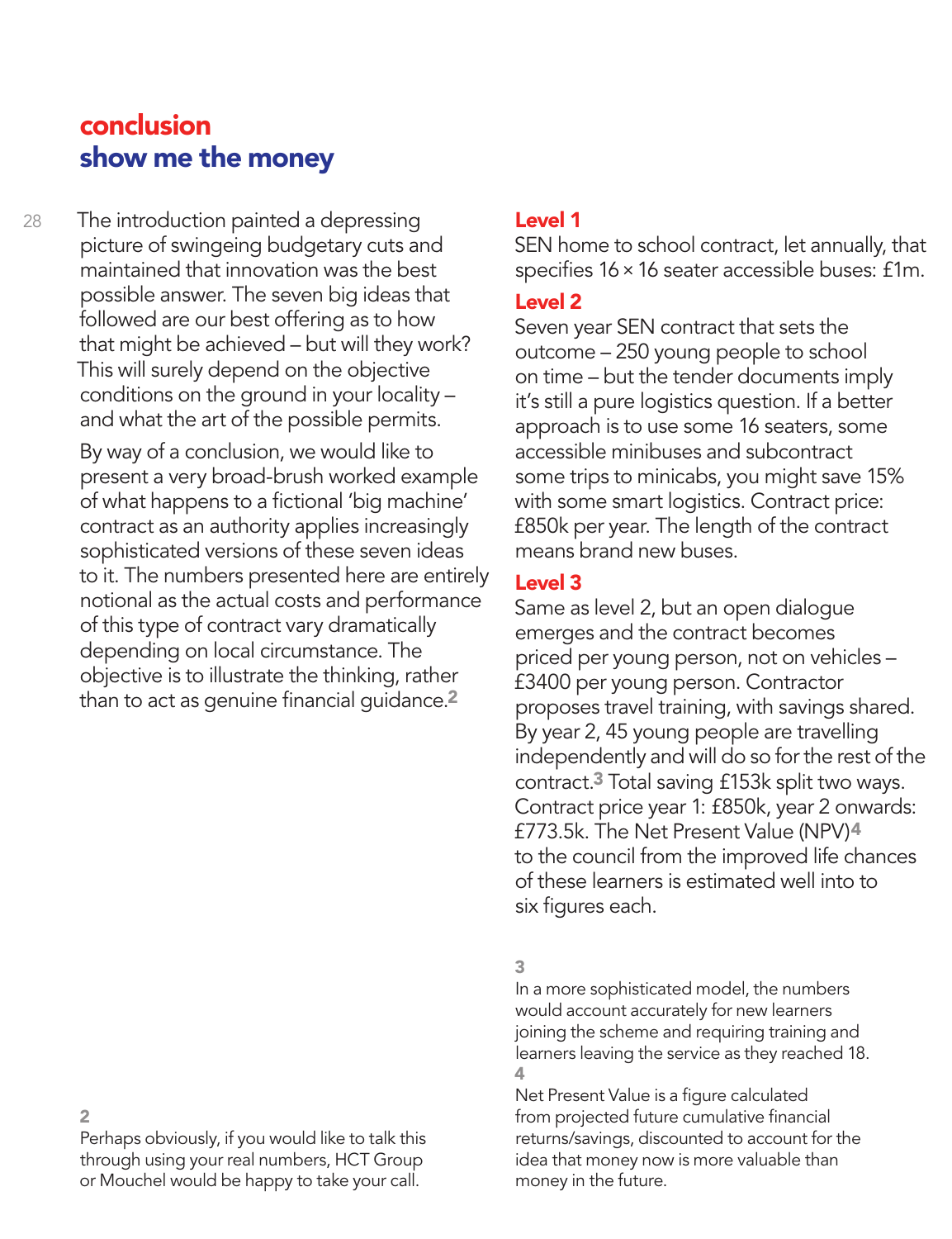#### Level 4

Same as level 3, but yet more open to innovation: the contractor closes a cash-sharing deal with most of the local schools that allows double tripping. Saving of £340k shared three ways. Contract price year 1: £736.7k; year 2 onwards: £660.2k. The schools use the cash wisely and half of them move from 'satisfactory' to 'good' at their next Ofsted.

#### Level 5

A more strategic commissioning approach is taken, where the SEN contract is part of a broader school contract, let purely on outcomes. The local authority gets the existing swimming, extended schools transport and school dinners transport contracts delivered for little more than their marginal cost over the SEN element.

#### Level 6

Social clauses were included in the contract. The winning contractor trains ten long term unemployed people as bus drivers, ensuring they gain a Level 2 qualification. Lifetime NPV saving to the state is into six figures per person. No change to contract price required.

### And finally… 29

The interesting point here is that each type of innovation starts to bring material cost savings whilst maintaining or improving service quality. Consequently, it is our abiding belief that transport commissioners with both the vision and courage to unlock this will prosper – along with their service users – in the difficult months and years ahead. Who's first?